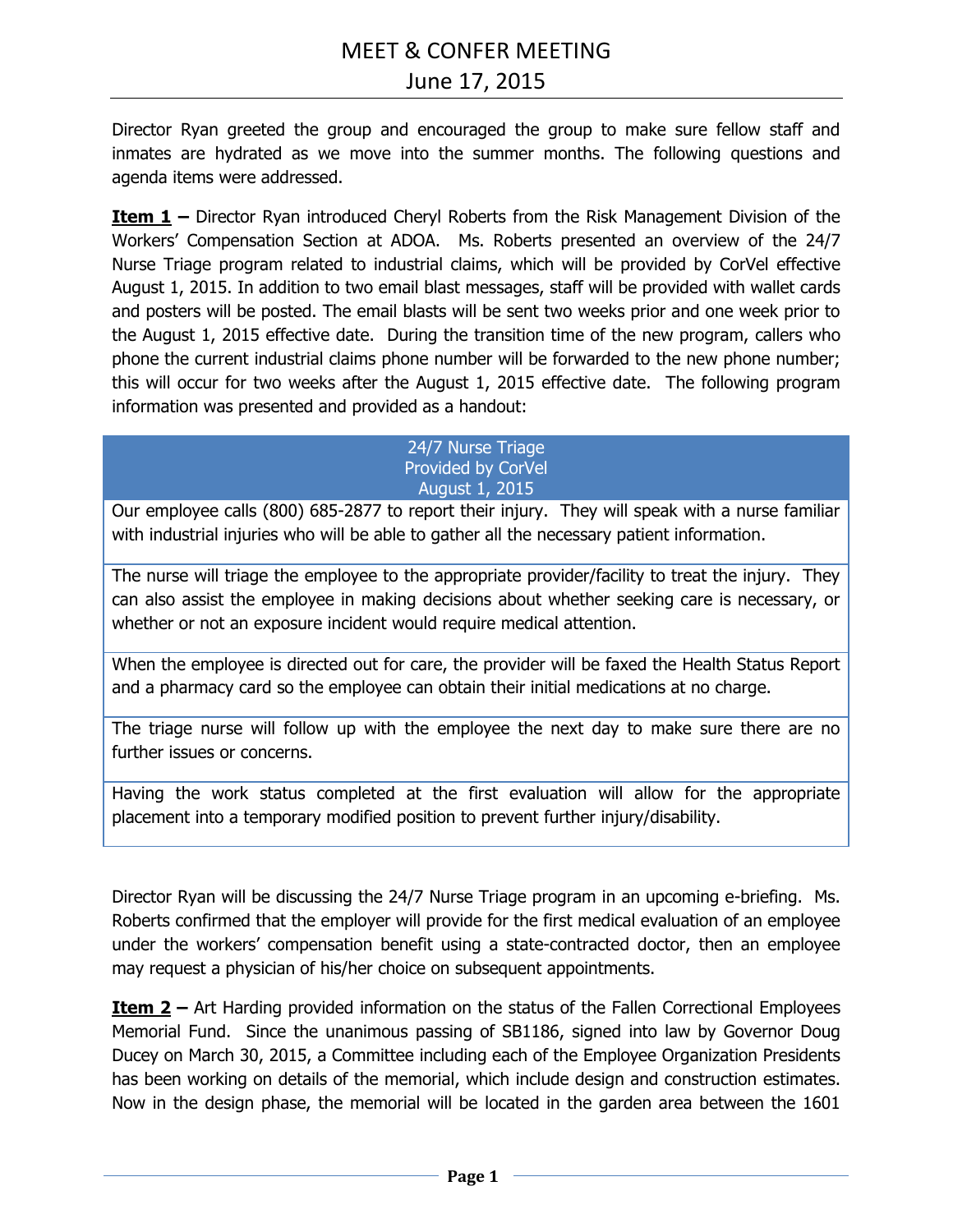# MEET & CONFER MEETING June 17, 2015

and 1645 buildings, at central office in Phoenix. The Department is grateful to the 100 Club, which is hosting a 501(c)(3) sub-account that will manage donations to fund the memorial. The first donation of \$25,000 was presented to Director Ryan by the Hickman family, who run Hickman's Family Farms. Donation details and activities are currently being determined by the Committee, including a Facebook page that will create a social media presence; 300 people visited the Facebook page in the first two days. The Committee anticipates that the project will take two years for completion.

**Item 3 –** Director Ryan requested that when human resource communications related to employee issues are directed to the attention of the Department's Chief Human Resources Officer, Colleen McManus, employees should be given her business office phone number – (602) 542-4987 - rather than her private cell phone number. If she is unavailable, members of her staff are available to provide assistance during the business hours of 8:00 am to 6:00 pm, Monday through Friday.

#### **Item 4 – Number One Lean Project – Correctional Office Hiring Process**

Director Ryan discussed Governor Doug Ducey's Lean initiative to improve efficiencies and reduce some of the bureaucracy in state government. The Governor has challenged the Lean Transformation teams to reduce their processes by at least 50%. The Department of Corrections was the first agency approved for a Lean project that wasn't a licensure, application, or permit process. ADC's first Lean Transformation project is the Correctional Officer hiring process— the recruiting and selection process of our correctional officers, which is our largest number of employees. This project is one of only nineteen chosen for the first round of Lean projects. Support Services Division Director Gail Rittenhouse is the Lean 1 project's team leader and Director Ryan is the executive sponsor. The Weekly CO Status/Hiring Report for June 15, 2015 was provided to show a current operational vacancy of 572 compared to a very recent vacancy number of 614, showing that we have begun to gain some ground. Director Ryan invited Gail Rittenhouse to talk about the Lean process for the first project.

DD Rittenhouse explained how the Lean 1 team looked at the CO hiring process to apply a set of Lean techniques, studying the hiring process from beginning to end looking for waste whether wasted time, wasted resources, or any step that brings no value. We mapped out the process and discovered that in some cases it was taking up to 220 days to bring on an officer; some of that was due to ADC's delays and some was due to candidate delays. As we analyzed and mapped it out, we have been able to considerably shrink this process - down to 59.8 or fewer days. Essentially, instead of having applicants travel to appointments at different locations to do different steps on different days, we created regional one-stop shops where we do everything in one day to the degree that can be done. At the end of the pilot on August 7, 2015, we will be able to make a recommendation to our executive sponsor.

Director Ryan added that in terms of making CO Hiring a more efficient process, the Lean 1 team did a phenomenal job. He spoke candidly that it is difficult to comprehend that completing this process in a linear fashion would take 220 days. Director Ryan gave an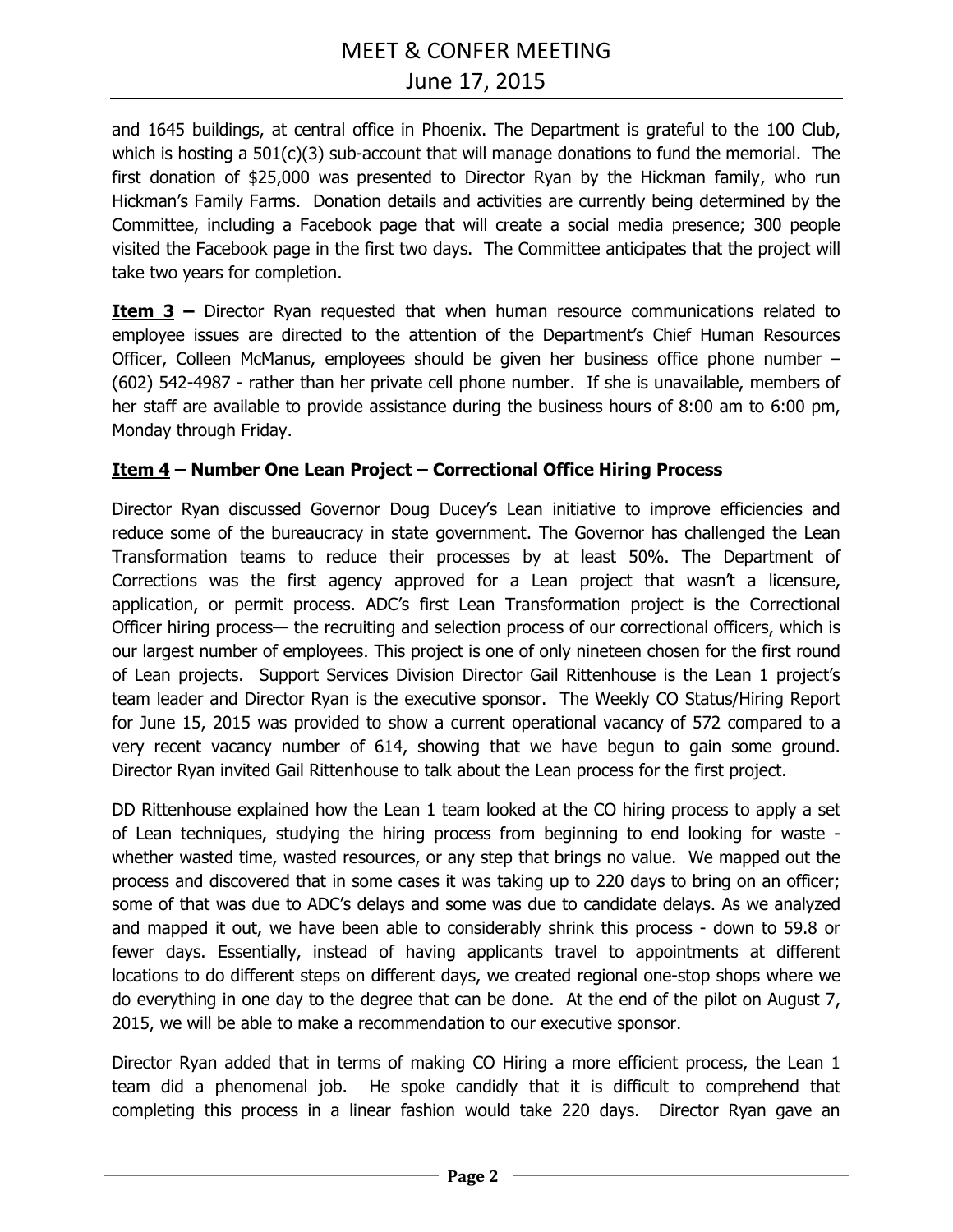# June 17, 2015

example of wasted staff time relating to the provision of personal or professional references. Most of us would not provide names of references who would give a bad report, so checking references was determined to be an unnecessary or wasteful step that does not add value to the hiring process. Another non-value added activity in the hiring process was a one-on-one interview, which has also been eliminated because there is enough other opportunity within the process for a recruiter to assess each applicant. The background application has been split into two parts: the criminal history check, involving a short document that inquires about drug usage and criminal activity. Applicants who have drug use or a criminal history can be eliminated immediately, without spending more time and resources to complete a full background investigation. Director Ryan has spoken with the ADOA Human Resources Director to see if we can modify our background questionnaire to be an on-line form completed through the ADOA application process. The current generation of candidates we are hiring prefers to apply on-line rather than by pen and paper. An on-line, fillable questionnaire may encourage candidates to submit questionnaires more quickly – again improving efficiency.

Deputy Director Hood explained that we don't want to lose those people because of a bad process. If we can compress our process and not lose applicants to other opportunities, that will be to our advantage in reducing the number of vacancies. We make ten to eleven thousand contacts a year to hire a thousand officers. By reducing wait time or delays, if we can get this number up to two thousand hired, we can have a meaningful impact on the vacancy rate and get that number well below the 572 reported earlier this week. We can't make a correlation yet, but the pilot's first eight weeks seem to have reduced vacancies. Ultimately, those are the kind of results we hope to see.

#### **Item 5 – Number Two Lean Project – Inmate Intake at Alhambra**

Director Ryan invited Lean 2 team member Art Harding, to explain the second Lean team initiative, Inmate Intake at Alhambra, which is in the planning phase. Art, being new to ADC, found it interesting that the process was new to all team members, i.e. no one has actually walked through the entire intake process from the incoming sally port, through processing, and out to the assigned facility. That currently takes about seven and a half days and Lean Team 2's goal is to reduce it to three days through a series of flow changes. Right now there is a delay when doing intake in the main sally port and a work crew comes back from outside. Intake is completely shut down to admit the work crew, leaving sixty or more inmates sitting and waiting. The team's proposals haven't been approved yet so we can't share too much - but we can share that we will suggest changing the physical configuration so an incoming work crew does not shut down everything. The current process flow resembles controlled chaos with many different things happening at once, such as fingerprinting, ID photos, dental exams, x-rays, COIII interviews, etc. Through Lean training, the team learned that instead of pulling inmates out of line or batching small groups of inmates, an effective process should flow in a sequence. One other step that was found to have no value is the fingerprinting done on every inmate. Most inmates were coming in with prints from the county, so we don't need to do them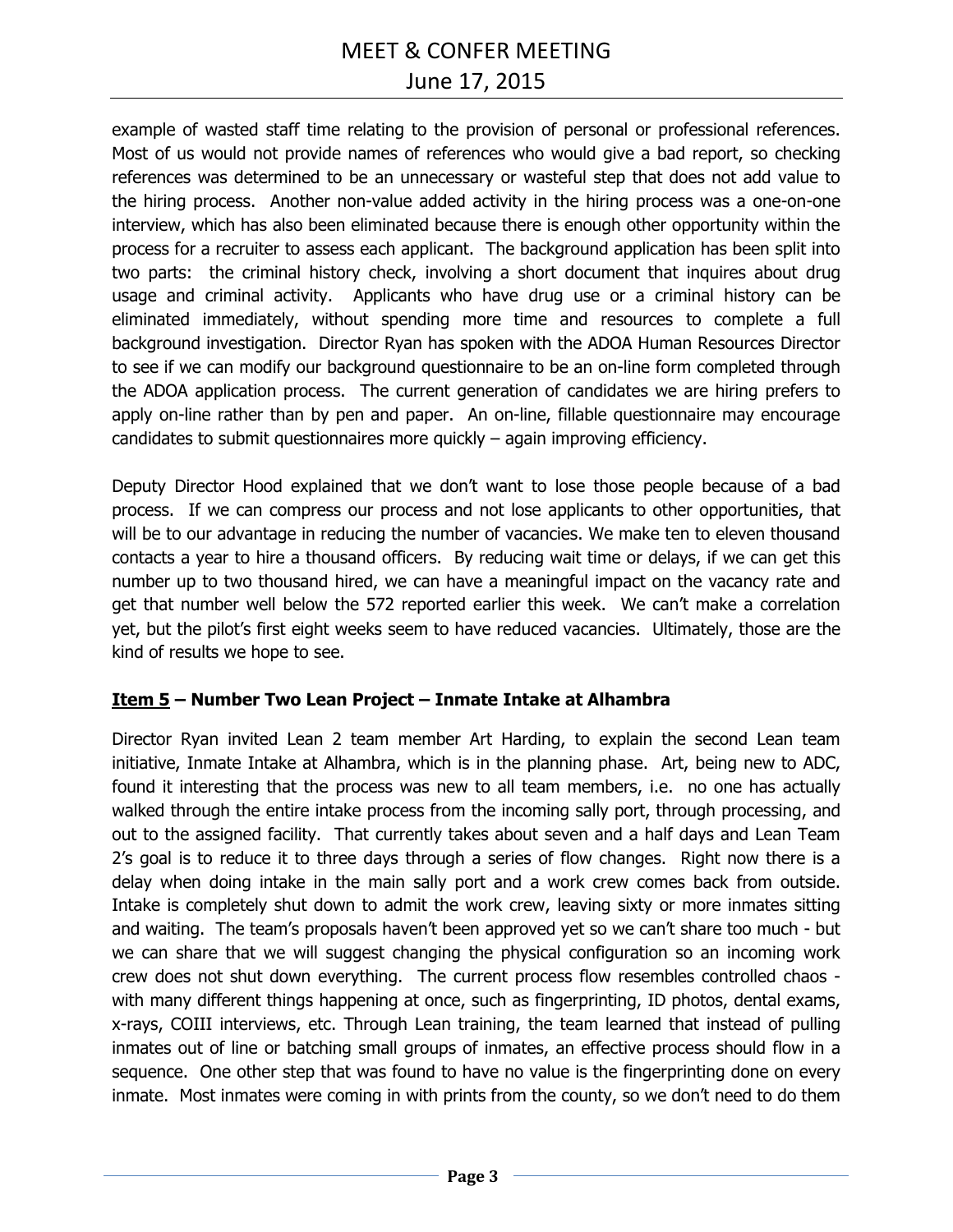again. That change alone potentially eliminates hours of processing time. The pilot proposal will be ready to present in a week or so, then the pilot can begin.

#### **Item 6 – Number Three Lean Project – SIR**

Deputy Director Hood explained that these two projects are part of the Governor's Lean initiative. That doesn't preclude us from doing other Lean projects internally. The Lean Six Sigma concept comes from the manufacturing environment – essentially using an array of techniques to critically review processes that require multiple touches to identify process waste and inefficiencies.

A third Lean project on Significant Incident Reporting is being done internally. Deputy Director Hood invited Connie Mehner to talk about that project; she shared that the third Lean team is working on SIR process improvements, trying to speed things up and ensure everybody understands the process. Deputy Director Hood explained that the SIR process involves staff in the COCC as well as the field and other stakeholders when an event occurs - leading to initial reporting, the initial SIR, then a whole series of follow-up notification activities that occur as a result. This has been unwieldy for Shift Commanders and COCC staff - the routine of 24 hour follow-ups, the 48 hour follow-ups, and the close outs. We expect the Lean project will yield some improvements.

Lean projects are led by a coach knowledgeable in Lean techniques and are sponsored by an executive with the authority to make the necessary process changes. Lean teams include both staff who perform the work being studied and also outsiders who know nothing about the process. In the Inmate Intake project, for example, it means observing everyone from education staff doing school testing, to security staff, to medical staff, to classification teams, and many others. You spend time with these experts to clearly understand their process and then interact with them on better and more efficient ways to complete the work.

Strategic Planning/Special Projects Administrator Denise Stravia will help identify and track future Lean projects. We expect more training on the Lean process - probably in the fall - and more explanation and involvement at the local level as we take on these process-type projects to eliminate inefficiencies.

**Item 7 –** Director Ryan referenced the Weekly CO Status/Hiring Report handout, provided with the agenda, to discuss the vacancies per prison complex. In terms of the actual hiring vacancy, Eyman is at 17.63%, Florence is at 15.01%, and Globe is at 27.59%. (We authorized a geographic stipend for Globe earlier this year to attract COs there; within that community, the Globe prison itself is a major employer but the competition may in fact be the mines.) At Perryville the vacancy rate is very small, just 3.86%. Lewis is at 0.39% - probably as good as it has been in the last seven years. Phoenix is at 7.0%, but we are not recruiting because there is a long list of transfer requests for Phoenix. Tucson is at 9.12%, Douglas is at 3.07%, Safford is at 11.59%, Winslow is at 22.38% and has lost people to the railroad, Apache is at 11.29%, and Yuma is at .13% which is the lowest in the state. We are not recruiting for Yuma.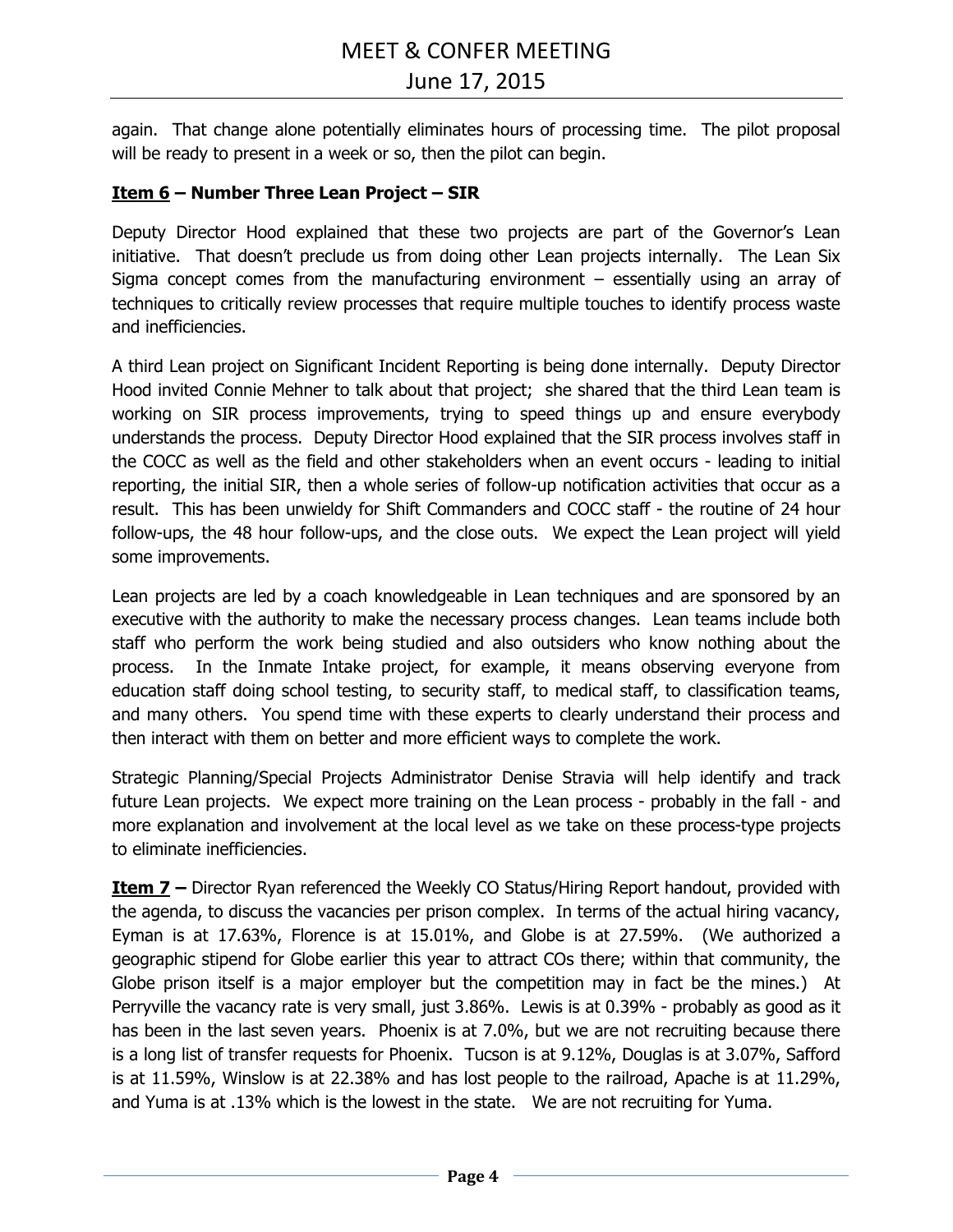# June 17, 2015

Director Ryan asked the group to reference the additional handout, titled the Average Monthly Call-Ins Report. Look at the average number of call-ins for the month of May, by prison complex. (Globe and Apache are not broken out.) Of the ten complexes, Lewis, which is .39% vacant, has the highest average monthly call-ins, with 190! It begs the question, what's going on? Why are people calling in sick? Why are they not coming to work? One of you asked how we cover the 572 vacancies. We're only able to cover with overtime and comp time - about \$1.4 million a week, statewide. That money comes from vacancy savings, i.e. the vacant positions represent a revenue source to cover the overtime. The overtime could be reduced if people would come to work and not so many people would be calling in. We could do other things with that money. You all represent your organizations and some of you are the leadership - so it begs the question: What influence do you have in trying to turn this around or does it concern you?

A comment was made in reference to disciplinary actions at each complex. If the number of disciplinary actions is high at Lewis, that may mean the COs are not happy and they are staying home more. DD McWilliams responded that Lewis's discipline is not any higher than Eyman and the call-ins at Lewis are twice as high as Eyman. Another question was raised about Safford, where disciplinary actions might have to do with management issues. If we looked at each prison and the percentage of staff receiving discipline, would it have a correlation? DD McWilliams stated that when a large number of COs call in it encourages those who are left to do the work to cut corners; when corners are cut, bad things can happen and that generates discipline. So it is the root of the issues here. If we fix the attendance problem, it fixes a lot of other things. CHRO Colleen McManus added that some people receive discipline for attendance issues, so increased attendance problems generate the likelihood that disciplinary actions will also increase. A question was asked about management at the smaller facilities, which may seem better - possibly with more management hands-on and more interaction with staff, which may lower call-ins and discipline. It was suggested that this has to do with the management style, not the amount of discipline. DD McWilliams mentioned that there are all kinds of factors that go into this in small communities; there are differences in small and large complexes. It still goes back to fixing the problem of call-ins so that not so many people are disciplined. It's the most important thing we can do to help morale and makes the prisons safer. All kinds of problems can be fixed with fewer call-ins.

#### **SUBMITTED QUESTIONS AND ANSWERS**

#### **Mindi Kraicinski – ACA**

On behalf of ACA, the following questions are provided: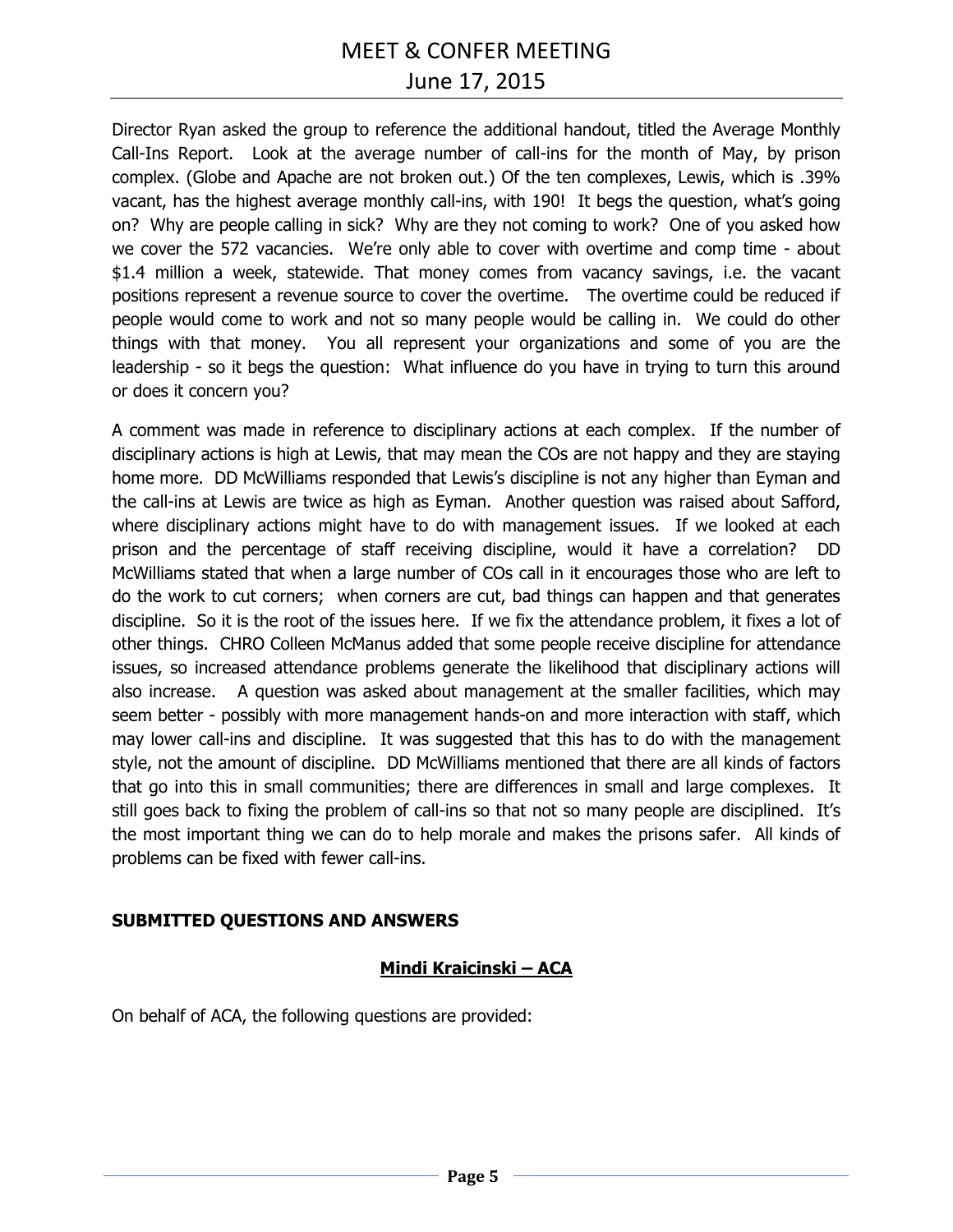**Question 1** - Relative to COIII safety, request to rescind late nights for CO IIIs in lower custody units to provide safety, based on the recent assaults of staff while doing their jobs in their offices, and restriction of access to other needed services that are on dayshift schedules.

**Answer 1** – Director Ryan clarified that the COIII is required to work one late night per week. NROD Ernie Trujillo confirmed that the CO III's will continue to be required to work one evening shift per work week. Many inmates in lower custody units work during the day or are in programming during the day. Complete case management involves more than just custodial management. Case management is about managing all facets of an inmate corrections plan. In addition to the automated processes a CO III is responsible for, this includes providing programming during hours when the inmates are on the yard during non-work hours. Inmate access to program staff is an essential part of management of a lower custody prison.

Staff safety is paramount to me. This is why ADC issues radios, pepper spray, and handcuffs to staff, including civilian staff. The staff are trained in their use and in incident management. Routine security checks are conducted to verify the welfare of each employee in the unit. We all have a responsibility to be vigilant, observant, and visible when working inside the unit. Frequent communication with other staff is important to let others know where you are and if you have inmates in your area. Take an active role.

DD McWilliams clarified that this is all part of the bigger picture. We have a lot of components in place but we are not where we need to be in this Department yet. We have maximum custody in a different space now with a lot of programming occurring and we are starting to extend that to close custody with different programs. There is one other component that really is important to make this work and that is getting the programs that are effective, i.e. evidence-based programs that are being used all over the country. Those that we know work for improving inmate behavior need to be implemented in our lower (minimum and medium) custody to prevent inmates from moving into higher custody because they engage better. Arizona has done a great job so far, but we still have a lot of work to do. In terms of the property issues in the late night, we will get all the COIIIs involved in programming and facilitating groups on the nights they work late.

**Question 2** - In what policy is the definition for "position of repose," and what is the specific definition? There is no mention of "position of repose" anywhere in policy but on the Attachment C of DO 601, ff.

**Answer 2** - "Position of Repose" is not currently defined in policy. The definition of repose is; "To lean in a comfortable resting position," "To lie or be at rest, as from work, activity, etc.," or "To place oneself or one's body in a state of quiet relaxation." Because the terminology "position of repose" is not used in actual policy, there is no opportunity to define it within policy.

Director Ryan clarified that someone in a position of repose would be observed to be sleeping, not alert, or nodding off. Officers who observe a fellow Officer in a position of repose need to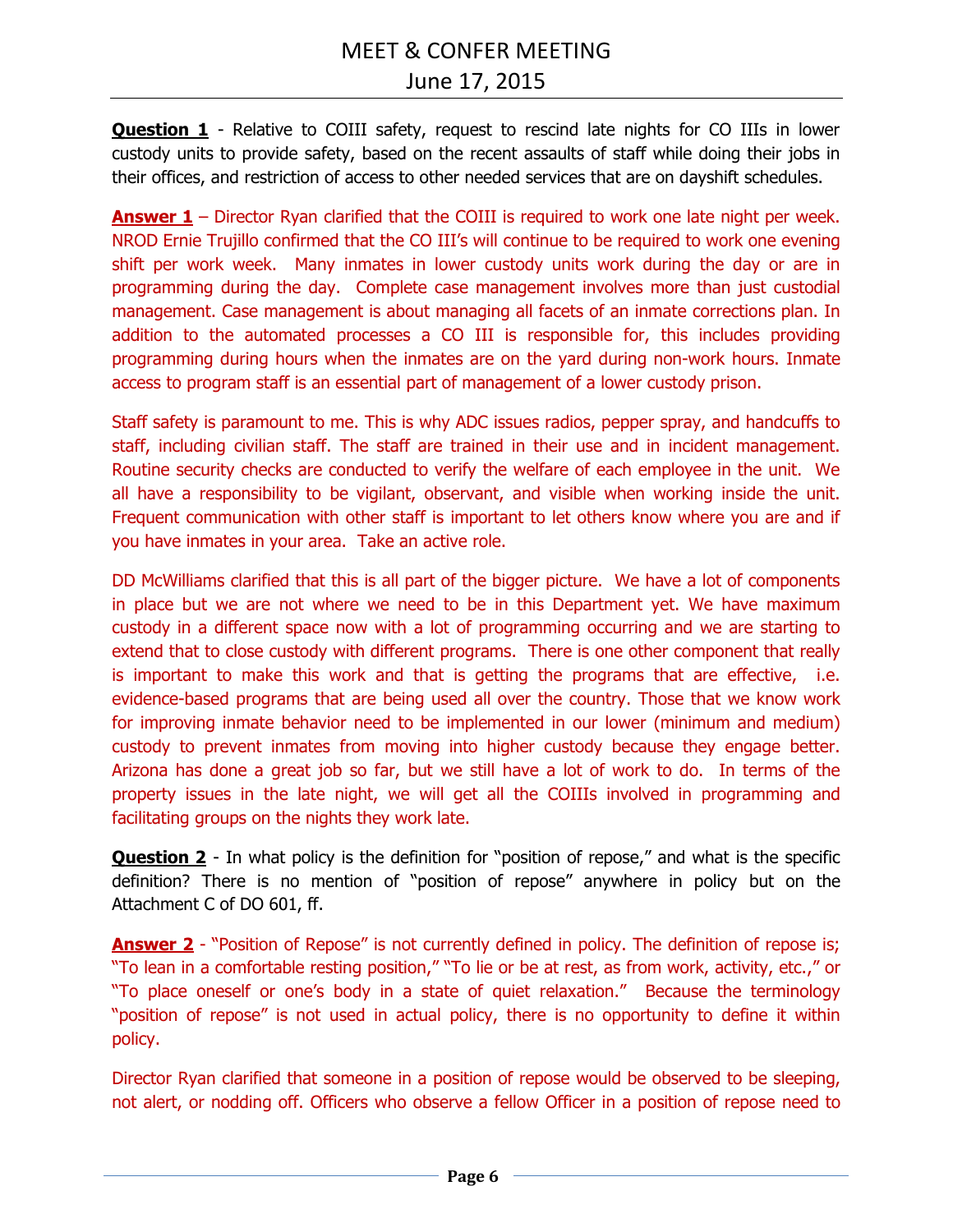do something to get their attention so that they stay alert. Offer to trade places. Help them watch your back and vice-versa. If there is any type of discipline that could be eliminated, certainly this is one of them, but it takes committed staff to look out for each other. If an employee has a foot propped up while working, that in itself would not call for discipline. DD Hood confirmed that an Officer who is actively doing his/her job with one foot propped up is not to be considered in a position of repose.

#### **Len Sustaita - AZCPOA**

**Question 1** - In March the Arizona Republic reported that last fiscal year had a record number of assaults on officers (412) and that this fiscal year ADC is on pace to set a new record number for assaults on officers. What steps has ADC already taken to reduce assaults? Is there any record of their effectiveness?

Staff wants to know what changes ADC is going to make in the future to reduce or stop the assaults?

**Answer 1** – SROD Joe Profiri shared that recognizing there to be no better enhancement to safety of ADC Staff than appropriate staffing levels, Director Ryan has advocated and sought, since his return, the restoration of officers lost under the previous administration. To date 103 Correctional Officer Positions have been restored under Director Ryan's leadership. Several other posts are filled using overtime. ADC will continue to ensure core staffing is in place and advocate for full restoration of all lost Correctional Officer positions. In addition, staff posting is continuously being reviewed for more effective posting. Through such reviews, post modifications were made to ensure that in close and maximum housing units there is one officer in the control room and one on the floor. This combination allows for the control officer to provide direct observation of the floor officer, which not only can deter assaultive or disruptive behavior, but also provides for a first alert system in the event the floor officer is in need of aid. In addition, posts have been repurposed to create sector officers specifically designated to conduct security checks on staff who work in isolated areas. In prison units of all custody levels statewide, closed circuit camera systems have been added and upgraded with strategic placement of cameras in isolated areas to provide maximum visibility of all individuals in that room and space. The cameras are monitored in real time by pre-designated control room staff. OC spray and hand held radio (man down button) training has also been provided to nonsecurity ADC and contract staff with the exception of Corizon medical personnel. All trained personnel were issued hand-held OC canister with holders. Two-way radios are issued to personnel upon entering a facility. ADC also continuously evaluates how it may create safer environments through operational practices. Through a recent evaluation, service centers have been developed in some facilities in which COIII's are clustered together. As a result of this clustering, COIII's are able to perform their crucial roles while simultaneously providing a level of security and oversight for each other. ADC also focuses on inmates to ensure staff and public safety. Specifically, ADC's classification model, which was validated by the National Institute of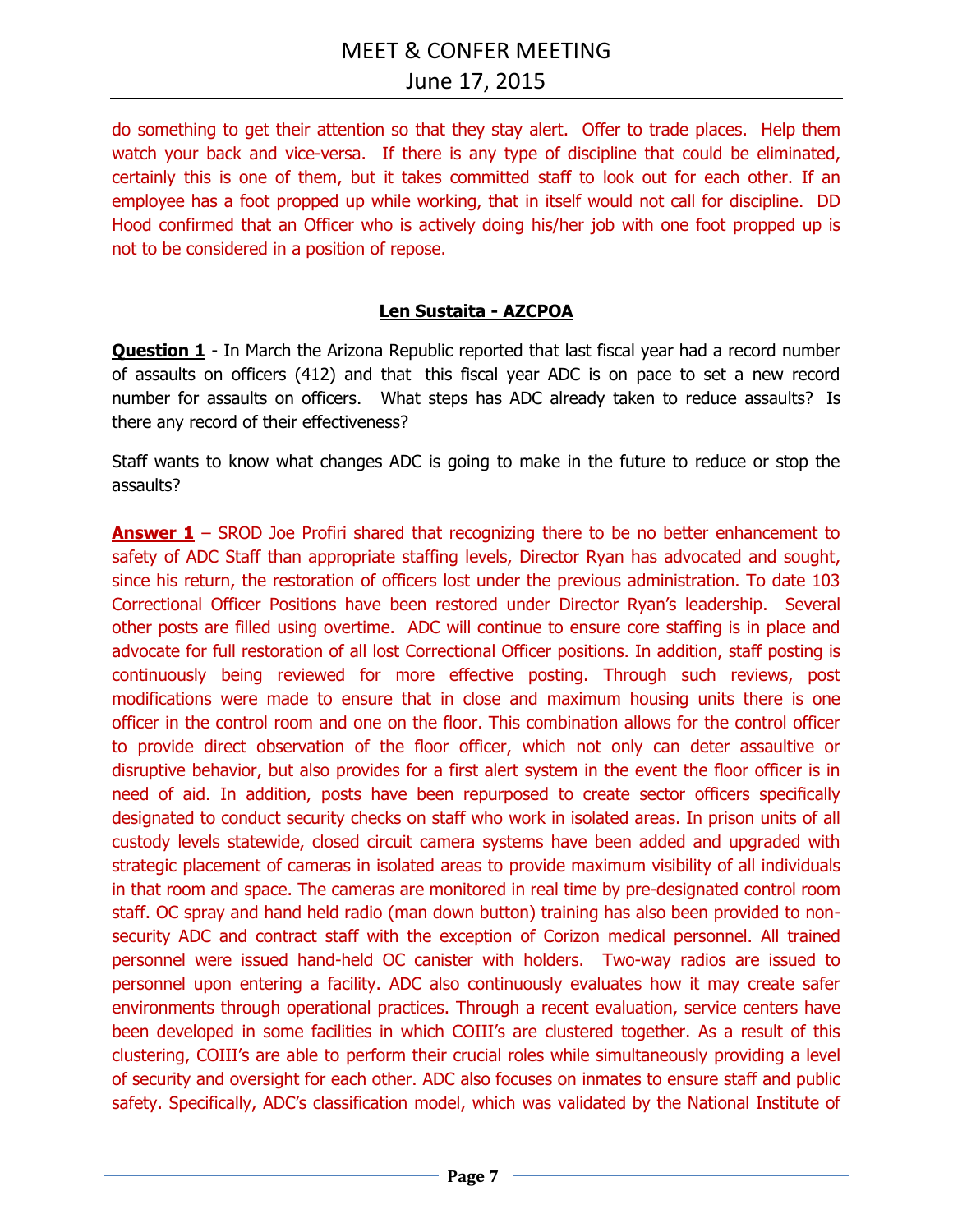Corrections on June 26, 2013, facilitates a criteria and scoring system that consistently and reliably places inmates into appropriate custody and internal risk levels. This means ADC's inmate classification system, which is the fundamental instrument for several process and decision making (facility assignment, housing, work/program assignment, re-entry and release, etc.), is sound and can differentiate low risk from high risk inmates and place them in the lowest possible classification level to ensure public and staff safety. These are some the things ADC does continually to proactively address staff safety.

DD McWilliams added that it is proven that when more programs, jobs, activities, etc. are offered, more pro-social behaviors are seen in inmates. It is important for all Officers to enforce the rules, though, so that there are not problems for the next Officer who attempts to enforce them; consistency decreases the likelihood for problems to occur. Be professional and help each other out. Don't cut corners and work together. We encourage people to do the right thing and remain professional.

A comment was made in reference to a newspaper article claiming that Colorado Department of Corrections has cut staff assaults by 50%, referencing Colorado's SMU style of lockdown. Director Ryan stated that he had not seen the article. Two Directors recently checked themselves in and spent twenty hours in an SMU-type cell; one was CO Director Rick Raemisch and the other was the NM Secretary of Corrections. (Rick Raemisch became the CO Director after former Director Tom Clements was murdered by an inmate who had been released from supermax/Ad Seg.) There has been a nationwide push on the part of the ACLU and Prison Litigation Office (PLO) to label all maximum security settings as "Ad Seg or solitary confinement." The Department has adopted the definition of restricted housing, which has thirteen guiding principles, in DI 326. This definition is sponsored by the Directors' Association, of which Director Ryan, Rick Raemisch, Ohio Corrections Director Gary Mohr, and others are members. Where we do not agree is that everybody in maximum security is not in Ad Seg or in solitary confinement. The ACLU and PLO want the definitions to be broad based and cover everyone in maximum custody. Corroborating proof that we are not placing maximum inmates into "Ad Seg or solitary confinement" is the stipulated agreement in Parsons v. Ryan, which was approved in Federal Court on February 18, 2015. That class action suit involves mental health, medical, dental, and conditions of confinement issues. (It's not a consent decree.) Within four years, ADC should be free from under any oversight by the District Court, PLO, or ACLU. We agreed to the stipulated agreement, but I adamantly opposed the idea of a consent decree that would put our agency under the control of the Court into perpetuity. The California Department of Corrections did that twenty-five years ago and that system is still in receivership. California, in order to satisfy part of their litigation, had to build a billion dollars worth of facilities and simultaneously reduce the inmate population by 40,000, reducing their operating capacity considerably. Director Ryan was recently with CA Director Jeff Beard and others at the Western Directors meeting in Idaho. Director Beard is very aware of the Arizona case, Parsons v. Ryan, and says that AZ is absolutely on the right track with the stipulated agreement because we will be removed from further review, as long as we satisfy the performance measures. Our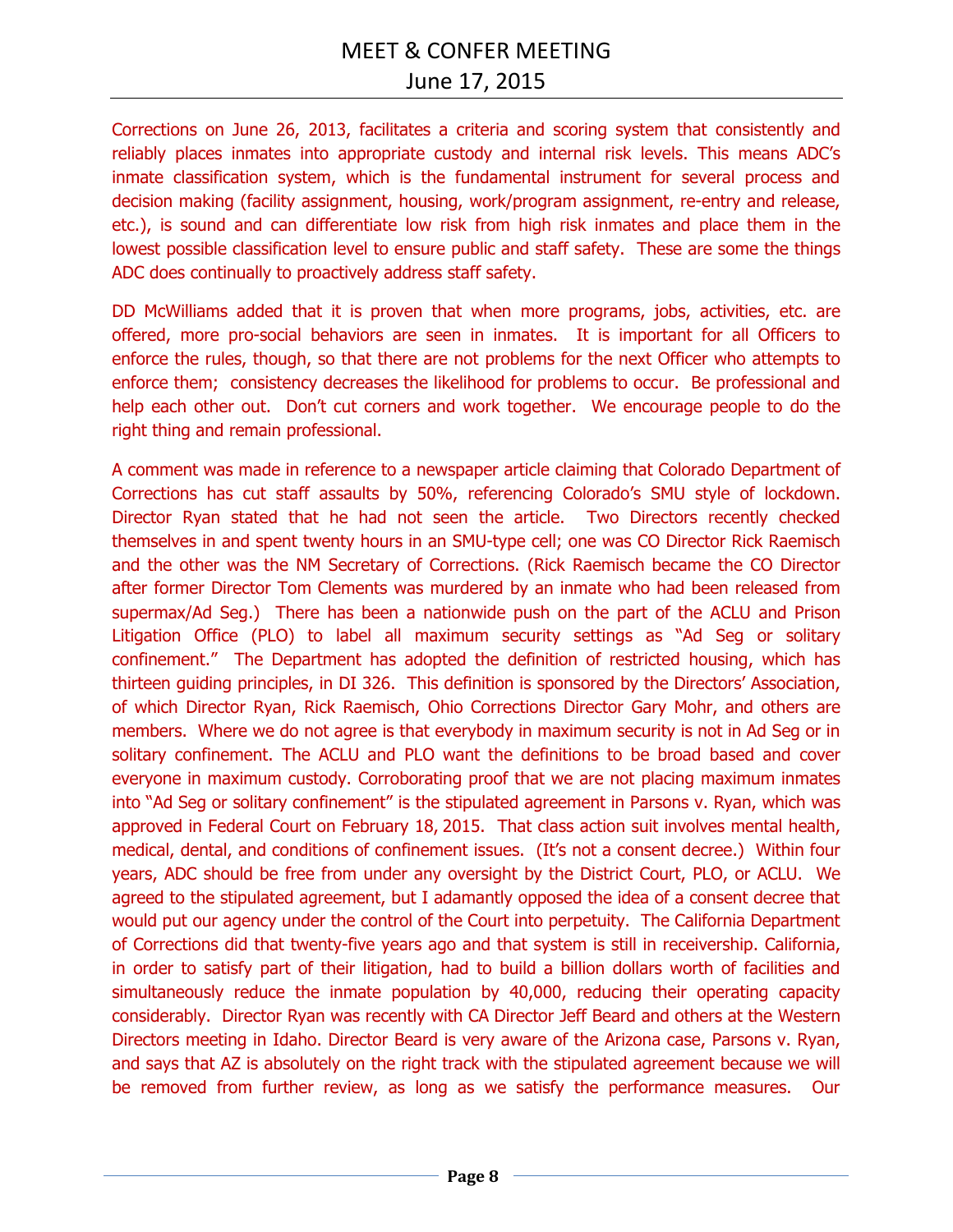# June 17, 2015

situation is unique from California because three of the components in Parsons v. Ryan, i.e. mental health, medical and dental, are managed by Corizon, our contracted healthcare private vendor. Of the 121 performance measures, 111 relate to mental health, medical, and dental and ten relate to conditions of confinement. You have seen the physical changes underway, particularly at Perryville and CB2, long before the litigation. We will satisfy the condition of confinement issues well before the medical and mental health issues. Dental issues could be satisfied more quickly if Corizon hires more dentists. In the stipulated agreement, there are specified numbers of hours in a step down approach that inmates must be out of their cells and engaged in recreation, group programming, or work. Regarding the article on Colorado, Director Ryan does not disagree with the idea of reducing the number of people in Ad Seg. We borrowed the same concept used in the state of Washington, called the Forbidden Three. There are three fundamental reasons why someone ends up in restricted housing: 1) seriously assaulting a staff member, 2) one inmate seriously assaults another with a weapon, or 3) a group assault on another inmate. Inmates are situated in Central Unit in designated cells, in a structured program that is time-specific, behavior-driven, and not a forgiving system. We will continue to move in this direction with all four custody levels. Everybody assigned to a maximum security unit is in Ad Seg (twenty-three hours a day in cell). There are probably 50 inmates who are so dangerous, violent, and unpredictable that they will remain in an enhanced area of the Browning Unit indefinitely.

**Question 2** - Last year all the labor groups were brought into a discussion with ADOA to limit supplemental benefits. Since the ADOA policy change how many ADC employees have qualified for the Supplemental Benefit? How much money has ADC spent on Supplemental Benefits since the ADOA policy change?

#### **Answer 2** – DD Gail Rittenhouse shared that since the ADOA policy change on May 23, 2014, eleven employees have qualified for the Supplemental Benefit, for a total of \$59,862.45.

**Question 3** - It was reported in March that ADC had 614 vacant positions. It seems like ADC is having trouble hiring and retaining employees. Even ADC's spokesman said, "When the economy wasn't doing as well, we had more officers. But when the economy improves, we are competing with other jobs." Wouldn't increasing officer salaries allow ADC to attract and retain more employees and make the job safer?

**Answer 3** – DD Gail Rittenhouse explained that the compensation and benefit package is an important element of attracting and retaining staff. ADC highlighted the importance of recruitment and retention in the Strategic Plan by dedicating a Strategic Issue - one of only six to addressing these concerns. In addition, the FY 2016 Budget Request included a 5% salary increase request for all employees. Due to the fiscal climate and competing statewide priorities the request was not funded. However, ADC has implemented a number of initiatives without receiving additional resources, with the intent of improving recruitment and retention efforts:

5% stipends at hard-to-fill locations for Correctional Officers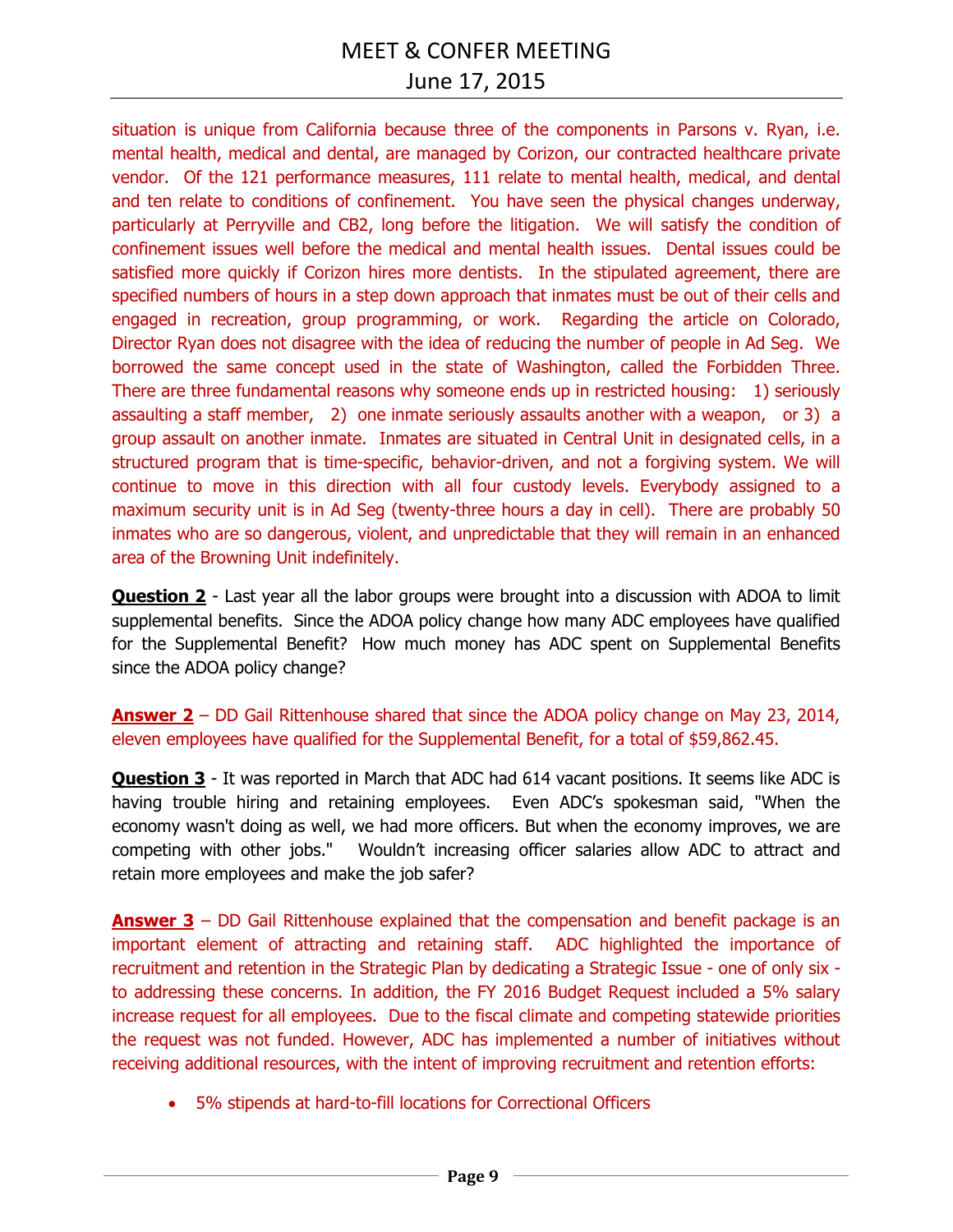- Salary thresholds within the security series to reduce salary compression concerns within the series
- Equity and market salary adjustments for a number of staff to better equalize compensation with benchmarks
- Other compensation strategies such as merit pay for eligible employees and the payout of a portion of compensatory and/or holiday time balances
- \$2,000 per year tuition reimbursement
- Expansion of the employee assistance program (EAP)
- Increased marketing and advertising efforts

Director Ryan intends to ask for a pay package again this year for all employees, same as last year. An across-the-board 5% pay package for the security series from COI all the way to Warden will be the first request, representing about 8,000 employees. The second request will be for all other employees, also for a pay package of 5%. In Texas, the economy is so good that they were able to get an 8% pay package. A couple of other states also received a pay package. Our state is in a \$1.5 billion deficit and that's one of the reasons for the hiring freeze on non-mission critical positions. This won't deter Director Ryan from requesting the pay packages.

**Question 4** - It looks like money was budgeted for salaries for 614 vacant positions. If those positions aren't filled, how is that budgeted money spent? Until ADC is actually able to fill those positions, why can't that money be used to expand Supplemental Benefits for injured officers?

**Answer 4** – CHRO Colleen McManus stated that ADC has made recruitment and retention efforts a priority. Despite that, approximately 600 correctional officer positions remain vacant. The funding from these positions has primarily been used to fund increased overtime resulting from the vacant positions. In FY 2015 ADC allocated \$15.5M for overtime and compensatory time while actual expenditures are projected to exceed \$40M. Funding has also been used on the initiatives described in question #3, such as the merit pay bonuses many employees received last year to recognize their efforts.

It wouldn't be appropriate to expand the Supplemental Benefit to more injured officers, as those benefits are awarded under limited circumstances to severely injured staff who suffer an in-the-line-of-duty injury. The Supplemental Benefit policy was changed to be in synch with the original intent of the statute, i.e. to provide a one-third benefit to supplement Workers' Comp for officers severely injured in the line of duty. Director Ryan reminded the group that this issue was raised last year and the employee organizations were part of the discussion and resolution. It is not realistic that that decision would be undone.

**Question 5** - In DO 601 ADC incorporates many of the due process protections for law enforcement officers in Title 38. Why, in disciplinary appeals to the State Personnel Board, does ADC argue that Title 38 doesn't apply to corrections officers?

**Answer 5** – DD Gail Rittenhouse explained that Title 38-1101 defines Law Enforcement Officer as a detention or corrections officer, other than a probationary employee or juvenile detention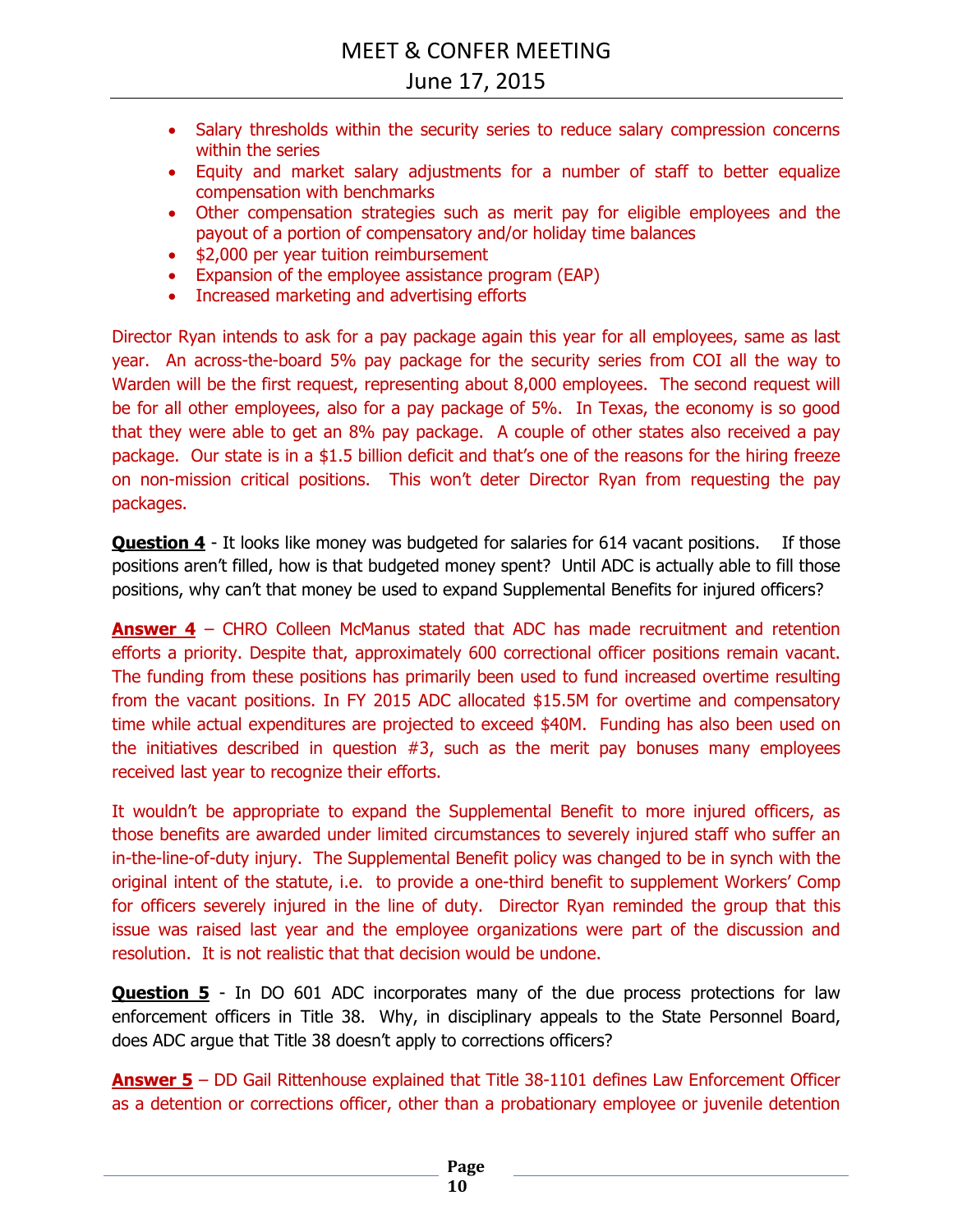officer, who is employed by this state of a political subdivision of this state. ADC is unaware that this is stated at Personnel Board hearings by the Attorney General's office, so without more specific information we are unable to answer the question. This will warrant a follow-up discussion.

**Question 6** - Would you support changing the personnel rules to cover Sergeants and Lieutenants?

**Answer 6** – No.

#### **Richard Mehner - FOP**

These are questions from Officers in the Units collected by Fraternal Order of Police Members:

**Question 1** - FOP would like a follow-up to the status of our Meet and Confer question from 1/29/15 regarding the CANCER INSURANCE PROGRAM for FIREFIGHTERS, PEACE OFFICERS, CORRECTIONAL and PAROLE OFFICERS. Has ADC signed off on the plan and transmitted ADC's intention to join the program to the Public Safety Personnel Retirement System (PSPRS)?

**Answer 1** – CHRO Colleen McManus shared that cancer insurance is coming. ADC has transmitted its intent to join the program to ADOA. Details are still being worked out at ADOA regarding open enrollment for this plan, payroll codes, etc. We will provide all of the applicable information to eligible employees as soon as possible. The timeframe may be August but this is subject to change. We will be able to make the cancer insurance benefit effective retroactively but the insured individual will pay an additional \$50 for that. This benefit is not administered by ADOA; we are only making it available through our payroll process. Questions should be directed to PSPRS, which is administering the plan. All CORP participants are eligible to elect this benefit at the cost of \$50 per year.

**Question 2** - FOP would like a follow-up to the status of our Meet and Confer question from January 29, 2015, regarding the voluntary physical fitness test (FITPRO) administered for obtaining extra promotional points for Community Corrections. What is the status of this request?

**Answer 2** – DD Gail Rittenhouse shared that in the next Central Promotional Register cycle, fitness will be offered as a method for obtaining extra promotional points for all job classes within CPR. Additionally, the opportunity to obtain extra promotional points for Core Competency test scores will be offered for all classes. Other categories for extra promotional points remain the same. The next Central Promotional Register cycle will take place in January, 2016.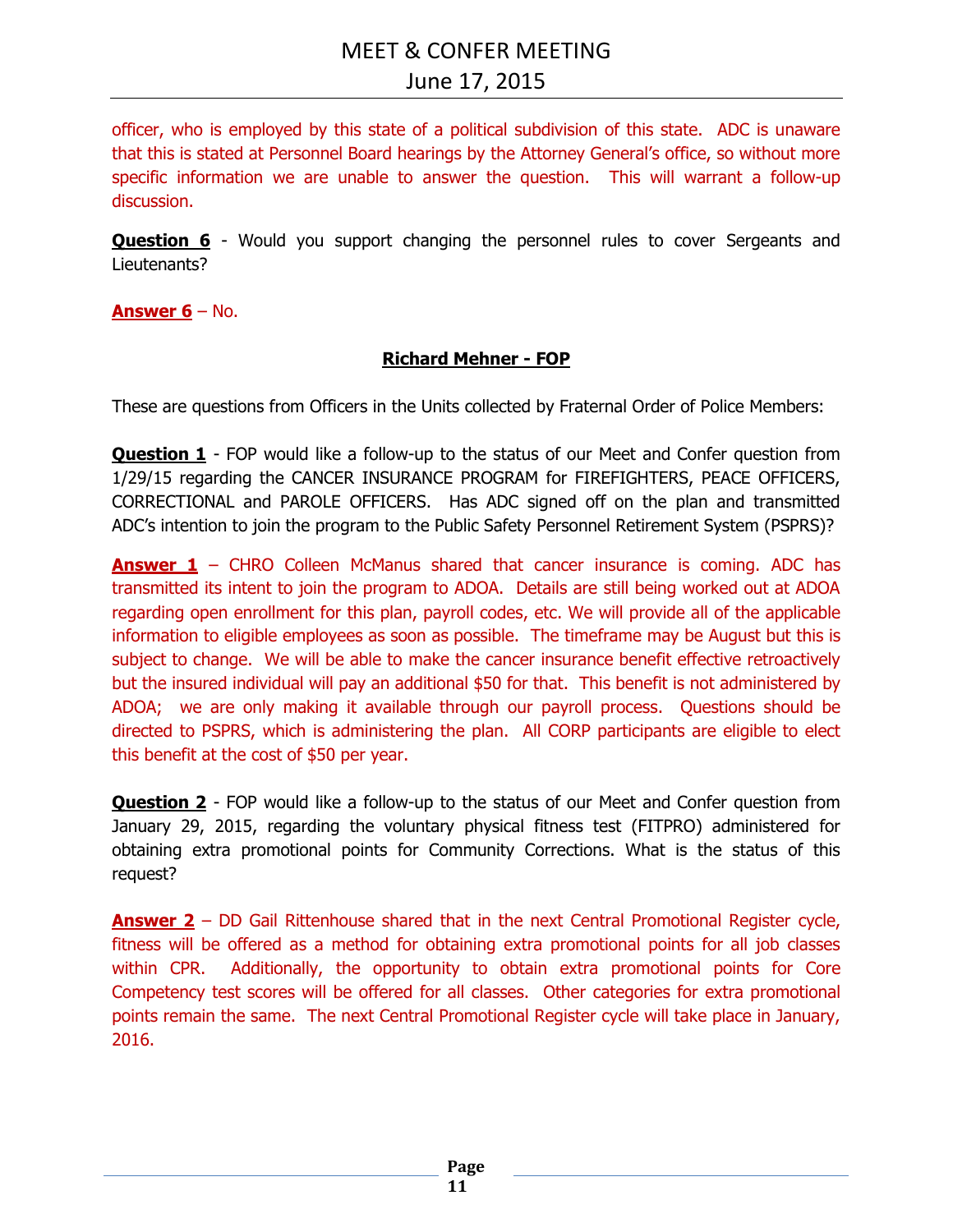**Question 3** - Along with extra points for the voluntary physical fitness test (FITPRO), FOP is requesting further input for adding Military Service Promotional Points (Veteran & National Guard) in the promotional process.

**Answer 3** - Per Arizona Personnel Rules, R2-5A-302 Recruitment, C. Preferences, 1. The state will provide preference to qualified veterans and disabled veterans seeking employment with the state and 2. Preference points shall not be applied to promotional examinations.

**Question 4** - ADC Department Order DO 111.07.1.1.1 seems to have some redundant and outdated instructions in relation to DO 112. DO 112 does not have any reference to submitting a written request for solicitation as stated in DO 111.07.1.1.1. In addition, DO 111.07.1.2 needs to be updated. Both DO 111.07.1.2.1 & DO 111.07.1.2.1.1 need to reflect the changes made to DO 501.1.5.1 regarding Bulletin Board Use.

Answer 4 - Please refer to the most current policy, DO 501.06 regarding solicitation and bulletin board use. DO 111 is under review at this time.

**Question 5** - On 3/12/15, another State Agency Director, Colonel Frank Milstead of the Arizona Department of Public Safety (DPS), signed a Director's Management Regulation that stated the following:

"The purpose of this Director's Management Regulation is to provide clarity to department employees regarding the exercise of the Director's authority under A.R.S. §41-1830.13, Review of council decision by agency director, appeal, reinstatement. Although the Department is confident in its interpretation of the legislature's grant of authority, moving forward, the Director will accept, pursuant to A.R.S. §41-1830.13(A), those determinations or findings of the Council regarding whether the agency has proven by a preponderance of the evidence that the material facts on which discipline was based and whether just cause existed." (Attached)

FOP is requesting that the Arizona Department of Corrections Director follow suit and create an ADC Director's Instruction (DI) to join with the DPS Director and his decision to follow the determination of the State Personnel Board with issues brought before it.

**Answer 5** – DPS functions under a different personnel system and rules. DPS employees appeal to the Law Enforcement Merit System Council (LEMSC), not the Personnel Board.

Personnel Reform changed the Personnel Board's role to a "review and recommend" capacity. From October 1, 2012 through May 31, 2015, thirty employees appealed dismissals to the Personnel Board. In twenty-two (73.3%) of these dismissals the Board concurred with the dismissal. Of the remaining eight (26.7%), the Board recommended some modification of the dismissal. Of those, Director Ryan re-reviewed each case and modified his previous action on four of them, aligned with the Board's recommendation. On the other four cases, the Director reconsidered but stood firm on his original decision. Two of the four have been heard in Superior Court, with the Court upholding Director Ryan's decision. It is unknown whether those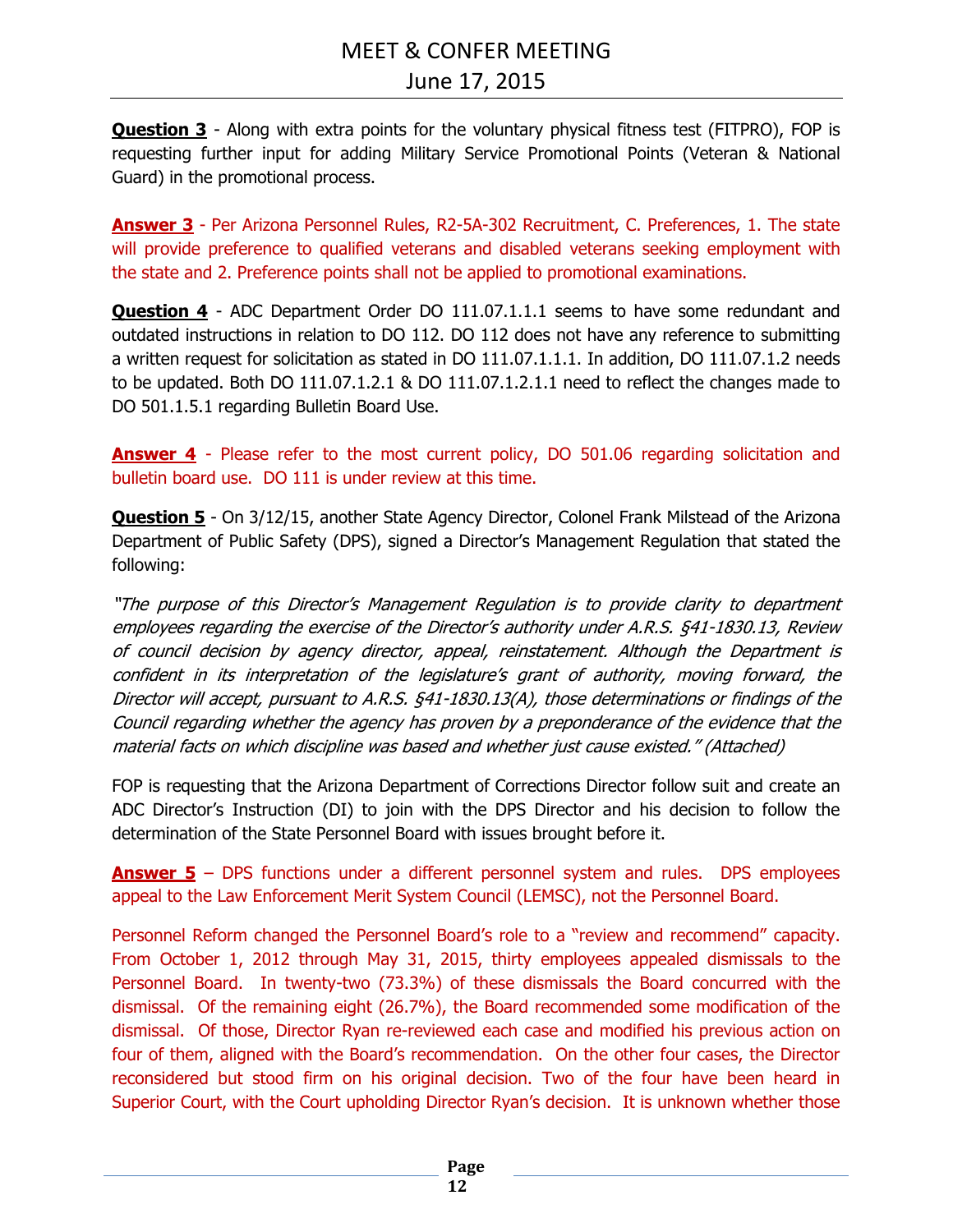will be elevated to the Court of Appeals. One of the four is awaiting disposition in Superior Court because the employee filing the action missed a filing date. The remaining case is pending in Superior Court. The Personnel Board has agreed - in the vast majority of cases with the Department's position and ruled as such.

We reviewed 2013 through 2015 information. Fifty-one COIs and 663 COIIs resigned in 2013; 57 COIs and 619 COIIs resigned in 2014; 60 COIs and 448 COIIs resigned in the first three quarters of 2015. (By the end of fiscal year 2015 we could potentially have 600 COIIs resign.) In FY15 through the third quarter, a total of twenty permanent status COIIs have been dismissed statewide. These facts refute the common perception that an inordinate number of employees are being disciplined.

CHRO Colleen McManus confirmed that since Personnel Reform, all dismissals also must go through ADOA for approval. Even though Director Ryan is involved in dismissals, Ms. McManus is the ADOA decision making authority on them. She noted that she needs to have a comfort level regarding personnel rules, employment laws, ADC policies, and HR best practices prior to supporting a dismissal, including original probation dismissals. Ms. McManus advised that most COTA dismissals are due to academic, weapons, or physical training failures - essentially failure to meet the standards required of a Correctional Officer. For other staff, she noted that more dismissals are due to misconduct, including policy violations, violence against inmates or each other, DUI, domestic violence, etc.

She believes it is an unfair characterization of the Director to say that he allows a higher number of terminations than what is appropriate, because these decisions go through multiple levels of review before action is taken. The RODs are involved first and then there is a weekly meeting among Employee Relations staff, the CHRO, DD Carson McWilliams, and DD Gail Rittenhouse to discuss discipline cases and consistently apply the most appropriate discipline. Often the only option is dismissal, and this action is not taken lightly. The numbers are telling. ADC often receives very supportive decisions and favorable comments from the Personnel Board about how discipline is administered here. We are one of few agencies dealing with the Personnel Board since Personnel Reform because we have the highest number of covered employees in state service.

Director Ryan stated that DD McWilliams and the three RODS function as a team when corrective action is taken. They look at mistakes versus misconduct in a very consistent way: Ernie Trujillo over the North, Joe Profiri over the South, and Tara Diaz over Private Prisons. DD McWilliams added that they consider the outcomes of prior cases to ensure consistency and always look for aggravating or mitigating circumstances. Sometimes other options, such as training, are also considered.

We believe this system provides the fairest possible process for the employee, as it affords a wide spectrum of review by many people who were not involved in reviewing the initial violation or assigning appropriate discipline. Accordingly, ADC will continue to follow the process established by Personnel Reform.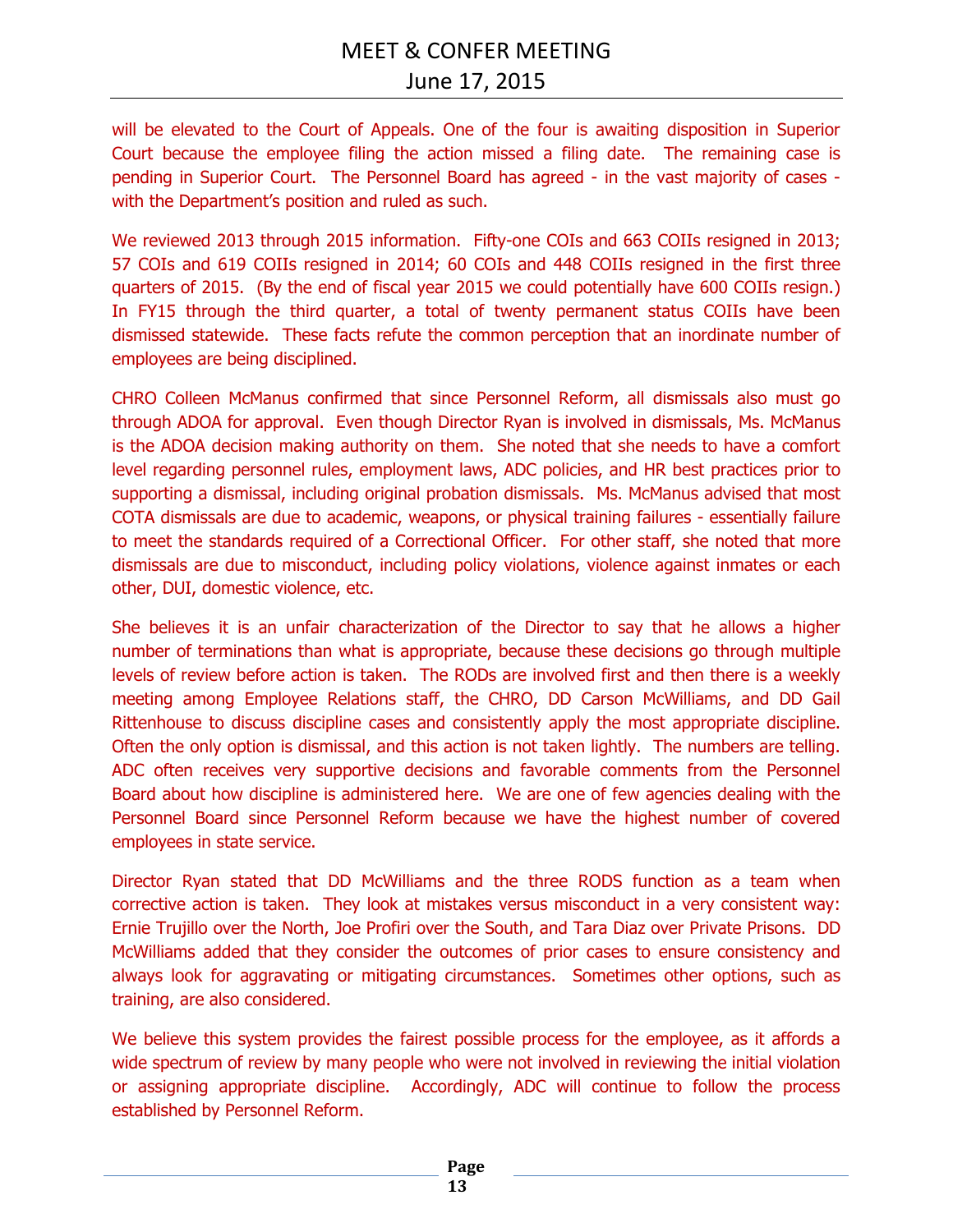# June 17, 2015

Director Ryan also shared that in May, 2015 an article was written by Bob Christy of the Associated Press. In that article, a spokesman for one of the employee organizations had made a statement that "Corrections Director Charles Ryan made the problem worse by firing officers when lesser punishments are possible." To research that statement, we tracked the number of Correctional Officers dismissed in the most recent complete twelve month period, from May 2014 through April 2015. COIs and COIIs are reported separately from all other employees.

Over this twelve-month period, the Department employed a total of  $10,432$  people – 7,008 officers and 3,424 others – after accounting for turnover and hiring. In an average month:

- 89 Officers, or 1.5 percent of the Correctional Officer workforce, were the subject of disciplinary action.
- About three officers, or 0.05 percent of the Correctional Officer workforce, were dismissed as the result of a disciplinary action.

During the twelve-month period, 35 Officers and 33 cadets were dismissed through a disciplinary action. The table below shows the types of discipline sanctions issued and the employee classes affected for the May 2014 through April 2015 period.

|                   | <b>Correctional</b><br><b>Officer 1-2</b> |                | <b>All Other</b> |                | <b>Total</b> |                |
|-------------------|-------------------------------------------|----------------|------------------|----------------|--------------|----------------|
| <b>Discipline</b> | <b>Count</b>                              | <b>Percent</b> | <b>Count</b>     | <b>Percent</b> | <b>Count</b> | <b>Percent</b> |
| 08 Hours          | 66                                        | 6.2%           | 19               | 6.7%           | 85           | 6.6%           |
| 16 Hours          | 98                                        | 9.2%           | 35               | 12.4%          | 133          | 10.4%          |
| 24 Hours          | 79                                        | 7.4%           | 23               | 8.2%           | 102          | 8.0%           |
| 40 Hours          | 158                                       | 14.8%          | 37               | 13.1%          | 195          | 15.2%          |
| 80 Hours          | 102                                       | 9.5%           | 20               | 7.1%           | 122          | 9.5%           |
| Demotion          | 0                                         | 0.0%           | 2                | 0.7%           | 2            | 0.2%           |
| <b>Dismissal</b>  |                                           |                | 5                | 1.8%           | 5            | 0.4%           |
| - Officer         | 35                                        | 3.3%           |                  |                |              |                |
| - Cadet           | 33                                        | 3.1%           |                  |                |              |                |
| <b>LOR</b>        | 498                                       | 46.6%          | 141              | 50.0%          | 639          | 49.8%          |
| <b>Totals</b>     | 1,069                                     | 100.0%         | 282              | 100.0%         | 1,283        | 100.0%         |

**Question 6** - After the Annual Awards Ceremony last year, some employees felt that individuals put forth for awards were very deserving but not acknowledged. Those employees were also confused as to why these people were not recognized. In looking into the procedure for issuing life-saving and other awards, it became obvious that some employees became aware that qualifying for the award did not mean you would get an award.

In addition, it seems there is no specific policy outlining the process for an Arizona Department of Corrections Awards Committee.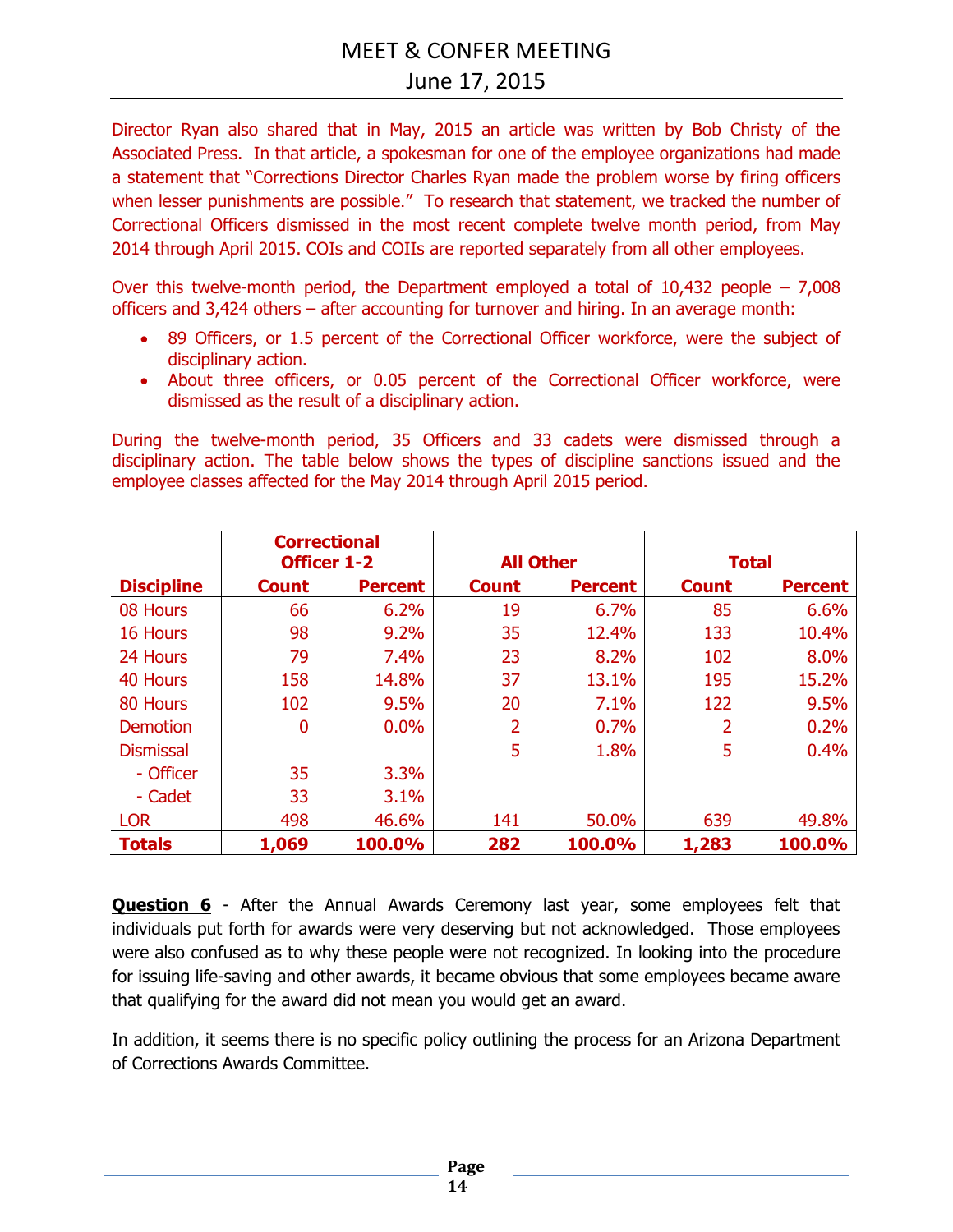Can we consider making a specific policy for forming this type of Committee and the process of picking the award recipients? We would like the Committee to be formed with representatives from each Complex and Division, to include not only administration, but line staff as well.

It is understood that attempting to provide an award to all staff that are recommended for an award would likely make it a three (3) plus day ceremony. Is there a way that if employees that meet the specific requirements for the award, but do not make the top percentage that receive the award, have a letter of recognition mailed out to them for their specific actions to at least show their actions were noticed by the Director?

**Answer 6** – DD Gail Rittenhouse shared that each year, ADC Employee Awards nomination and awards ceremony processes have improved. The review committee already includes staff from all Divisions and all levels of the organization as spelled out in DO 506.1.2.4.1. This Committee consists of the ADC Internal Communications Coordinator (who shall act as the Committee Chair), a Deputy Warden, a Correctional Officer or Sergeant, a Support Services employee, Health Services employee, and an Administrative Services employee. DD Hood explained that the Committee membership rotates to include two new members per year, for continuity. The DO on Employee Recognition is being rewritten and will include more specifics about the review committee and its processes. Incidentally, it should be noted that there is no "top percentage," or quota, for award recipients. Every eligible nominee whose actions are deemed worthy by the review committee receives an award. The suggestion to provide a congratulatory letter to nominees who otherwise met the criteria for the award but were not selected is a good one and will be implemented. Our goal is to improve each year.

**Question 7** - It has been quite some time since the Arizona Department of Corrections uniform allowance has been adjusted to keep pace with prices with local vendors. For example, a Sergeant Class A Flying Cross shirt costs over \$100. We would like to see an increase in the amount for the uniform allowance.

**Answer 7** – Director Ryan stated that we will take it under advisement, taking into consideration the prioritization of the Department's decision packages. Last year our submitted requests totaled \$70 or \$72 million dollars and the approved amount was around \$40 million. Last year's top two priorities – the pay packages - were about \$26 million. DD Hood shared that a \$10 increase in uniform allowance represents financial liability of about \$1 million. Director Ryan stated that the fact that the Correctional Officer series hasn't seen a pay increase since 2006-2007 hasn't been for lack of effort. Requests were made last year and the year before. Despite receiving no funding for it, we were able to make a number of merit pay and compression adjustments that benefited several thousand employees. DD Mike Kearns added that over the last couple of years, the state has not increased health insurance premiums, unlike employers in the private sector. Research conducted after the meeting revealed the attached Arizona Republic article from August 12, 2014, which contained information about Arizona's health plan for the state workers. The information in this article is consistent with the statements made by CHRO Colleen McManus regarding the true cost of health insurance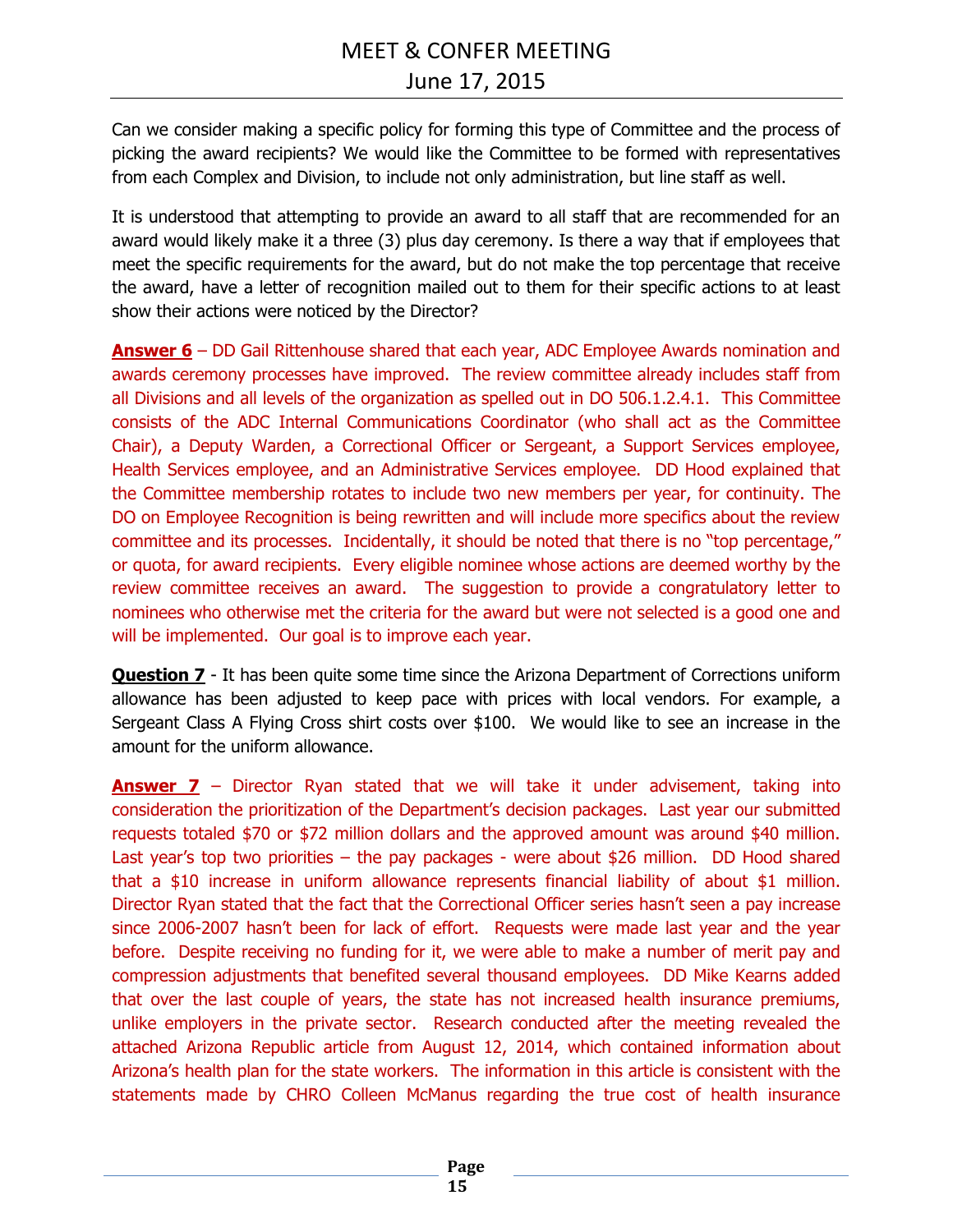benefits, and particularly the cost of full family coverage, which is subsidized by the State of Arizona, versus coverage offered by most other employers, including those in the private sector.

**Question 8** - FYI the time frames for replying to Administrative Inquiries is now 5 work days, even though the 601-1(e) form still says 3 days. Can we get the form changed to reflect the change to 5 days?

DO601.3.1.1.3.2 Supervisors shall ensure the employee is given an opportunity to provide a written response to the Administrative Inquiry form (five workdays), as defined by their current duty schedule.

**Answer 8** – DD Hood thanked the group for pointing that out. The form has been corrected.

#### Additional Questions and Discussions:

1. What is the weekly benefit payable for Short-Term Disability, based on benefits changes made in 2015? If an employee is in pay status, they no longer receive a Short-Term Disability payment. The employees have received emails that show their weekly minimum benefit is \$57.69 and the benefit is only paid after the employee has exhausted their paid sick, annual and donated leave balances. Can we check into this?

Following the meeting, CHRO Colleen McManus provided the Short-Term Disability changes for 2015:

- Maximum duration of benefits will be 26 weeks if disabled due to an injury. For illness, 22 weeks if your benefits start on day 31 or 18 weeks if your benefits start on day 61. Benefits end after 26 weeks from the date of injury or illness.
- **Benefit payment will be offset by 100% of any sick, annual and donated leave paid to you after the benefit period is exhausted.**

How short term disability works:

- If you elect Short-Term Disability (STD) insurance and The Hartford determines you are unable to work due to illness, pregnancy, or a non-work-related injury, you may receive a weekly benefit for up to 26 weeks for an injury, 22 or 18 weeks for illness. The STD benefits will pay up to 66 2/3% of your pre-disability earnings during your disability. **The weekly minimum benefit is \$57.69; the weekly maximum benefit is \$769.27. There are no pre-existing conditions or limitations.** You must meet the actively-at-work provision.
- **Paid benefits will be offset after the benefit elimination period is exhausted by any sick, annual and donated leave paid to you.**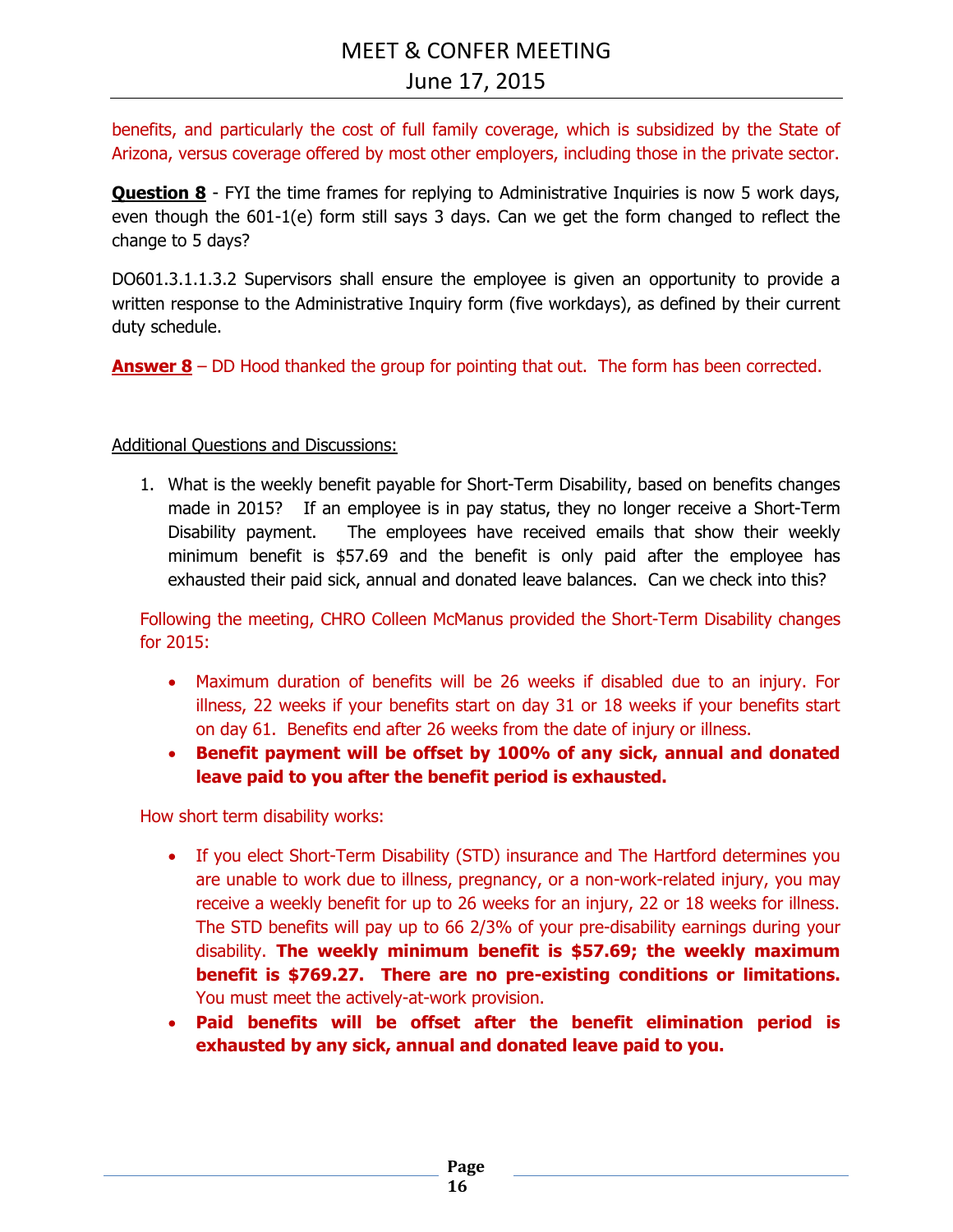2. In regards to the recent pay down of holiday time, staff are being told that they will be forced to take days off between now and next year. Is this a definite or just a rumor?

Director Ryan explained that employees can carry over leave hours as follows: covered employees' annual leave - 240; uncovered employees' annual leave - 320; comp time - 480; holiday leave was formerly unlimited carryover. Large amounts of banked holiday leave represent a fiscal liability. ADOA recently advised that ADC has the greatest holiday pay liability in all of state government and that needs to be managed through a policy change. In response, we looked at all holiday leave balances and will buy them down to a threshold of 320 hours - based on available funding. Director Ryan confirmed that 320 is now the maximum number of holiday hours that can be carried forward, and that is subject to a future policy change. DD Hood stated that the liability for the holiday leave is about \$10 million dollars, just for employees with 100 hours or fewer on the books. A policy on holiday leave is forthcoming, anticipated before our next Meet and Confer meeting. In the past several years, comp time was bought down to zero, but we will buy it down to forty hours this year.

3. In regards to the statistical analysis on vacancies and how we are filling them and that there are 600 COIIs resign each year. Is there any statistical analysis on why they are leaving? Are there any issues we can work on?

DD Hood shared that this is about 10% each year; it is very difficult to recruit your way out of that. Exit interview analysis tells us that pay is a large reason, which is why we are always working on pay issues. Supervision and management is another reason employees leave - so you see enhancements and improvements to ADC's and ADOA's leadership and management training programs. People leave for personal reasons, for example caring for family or relocating with a spouse who is moving out of state, and we cannot impact that type of departure. Sometimes employees leave to attend school full-time, but the biggest drivers are money and supervision.

Director Ryan explained that the decision package turned in last year asked for a 5% pay package, which doesn't sound like a lot but actually represented \$26 million dollars. We reviewed salaries at fifteen other Arizona law enforcement agencies; our COs were third from the bottom. Compared to the western eleven states, we were at or near the bottom. A 5% pay package would move the state of Arizona up three places. The Bureau of Prisons hires away our people, as do the mines, the railroads, and the Sheriffs' Departments (counties). Director Ryan absolutely agrees that our employees need a pay package.

During the legislative session, comments were made about the funding ADC receives in comparison to funding for education. Some local groups have criticized Corizon and the Department's RFP for the 2,000 beds, mis-characterizing it as 2,000 private prison beds. In truth, when the Department asked for 2,000 beds, the Legislature responded that those could be private or public (county jail) contracted beds. The cost for 2,000 state-funded beds would be well in excess of \$100 million general fund dollars. (The 500 maximum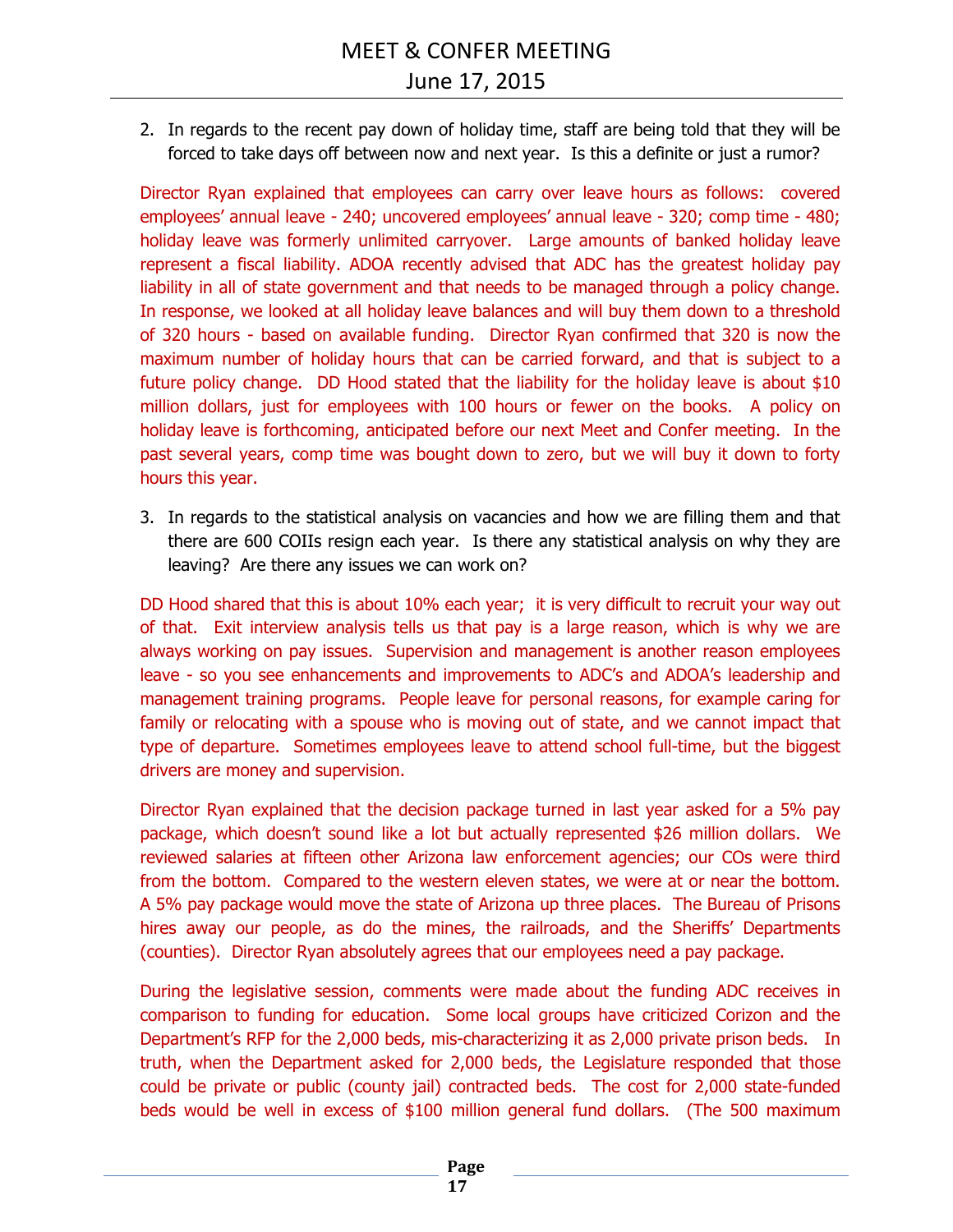custody beds at Lewis cost \$50 million dollars; the Director does not support the notion of privatized maximum or close custody beds.) Do we need the 2,000 beds? Yes we do.

Do we need a community corrections center here in Maricopa County so we can avoid watching people be returned to custody, under the control of the Board of Executive Clemency, as opposed to an intermediate sanction facility like we have in Pima County? Yes, I think we do. Politically that concept is growing legs here in Maricopa County. Supporters include County Attorney Bill Montgomery and a number of Legislators, because when you look at our system, 17% of our yearly admissions are our technical violators. Fifteen percent were county probation violators. Having alternatives to incarceration instead of returning them back to prison is the direction that the state needs to go.

#### Close:

The Director thanked those who attended.

cc: Executive Staff **Wardens** Paul O'Connell File

#### **Attachment**

Below is the Arizona Republic article referenced in these notes:

# **State employee health benefits more generous in Arizona, study says**

[Ken Alltucker,](http://www.azcentral.com/staff/17223/ken-alltucker/) The Republic | azcentral.com *4:40 p.m. MST August 12, 2014*

# *The typical Arizona state employee paid 7 percent of his or her monthly*  **premium.** (Photo: Getty Images)

#### **Story Highlights**

- The average Arizona state employee paid \$44 each month for their health insurance premium while the state paid \$557 each month.
- Arizona state employees also enjoyed more robust health insurance coverage, with plans that paid 94 percent of medical costs.
- More than 9 out of 10 Arizona state employees have a health insurance plan without a deductible. Compare that to the private sector, where 3 out of 10 employees of large companies pay a deductible of at least \$1,000.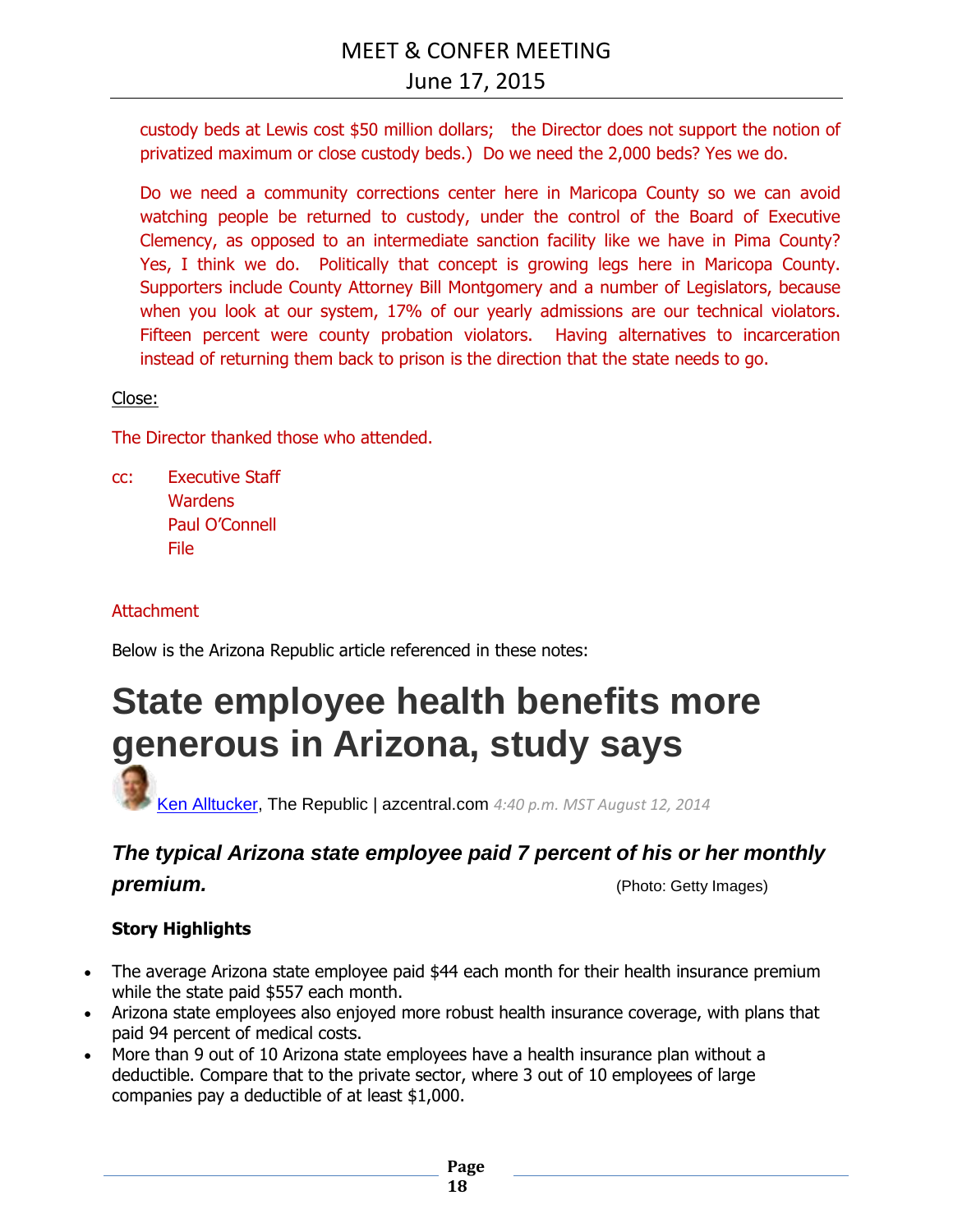## June 17, 2015

Arizona state employees enjoy some of the most robust health insurance benefits in the nation and pay a smaller share of their overall tab compared to most state workers across the nation, a new report shows. The average Arizona state employee paid \$44 each month for their health insurance premium while the state paid \$557 each month.

That means the typical Arizona state employee paid 7 percent of his or her monthly premium. Only 10 states paid a larger share of their employees monthly healthinsurance bill, according to a report released today by Pew Charitable Trusts and the John D. and Catherine T. MacArthur Foundation. Pennsylvania was not included in the report, which was based on health benefits paid in 2011, 2012 and 2013. State employees in Arizona paid a larger share of the monthly bill -- 11 percent -- when they added spouses or children to their health plans, but it was still lower than the national average of 16 percent.

Arizona state employees also benefit from robust coverage that requires them to pay less out of pocket compared to those who get health insurance through a private-sector employer or purchase coverage on their own. Health plans for Arizona state employees paid an average of 94 percent of overall medical costs, higher than the U.S. average of 92 percent. By comparison, the highest-level "platinum" plans offered through the Affordable Care Act's marketplace covered 90 percent of health costs and typically charge more expensive monthly premiums.

Maria Schiff, director, of the state health care spending project for The Pew Charitable Trusts, described the report as a first-of-its-kind comparison of how state spending on employee health benefits varied. Employee benefits are the second largest source of a state's health-care spending, trailing only the Medicaid, the health insurance program for low-income and disabled residents.

While Arizona's decision to expand Medicaid eligibility under the federal health care overhaul has been a hot topic on the campaign trail, there's been little discussion of Arizona's spending on employee health benefits. Schiff said the report does not suggest the health benefits represent wasteful spending, and she acknowledged that the report does not factor employee wages to provide a more complete picture of employee benefits. But Schiff said the report is an opportunity for states to examine how much is spent on health benefits for employees and consider cost-saving strategies that are commonly used in the private sector, such as limiting doctor and hospital networks to lower costs or enacting employee wellness programs that encourage healthy behaviors such a smoking cessation. "Health insurance costs are a significant portion of a state's overall health spending," Schiff said.

Arizona Department of Administration Deputy Director Jeff Grant said that Arizona regularly participates in surveys to compare the benefits to other states. "Health benefits are an important part of the overall compensation package to attract and retain talent for the state of Arizona," Grant said.